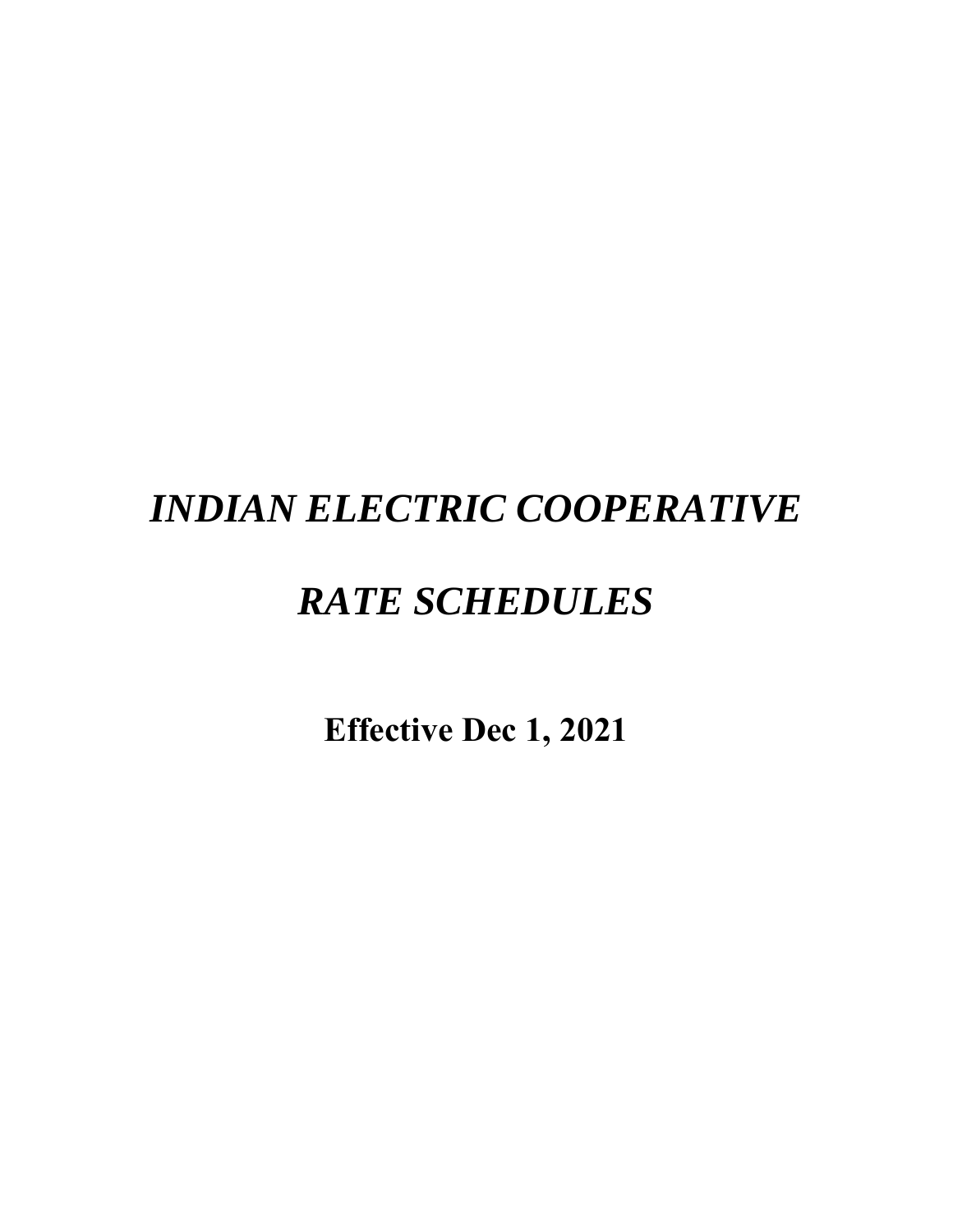$(918)$  295-9500  $\frac{14^{\text{th}} \text{Revised}}{295}$  Sheet No.  $\frac{1}{12}$ 

Canceling 13<sup>th</sup> Revised

Applies to All Territory Served

| INDEX          |                                    |                     |  |  |
|----------------|------------------------------------|---------------------|--|--|
| Rate Schedule  | Type of Account                    | <b>Sheet Number</b> |  |  |
| $40-41 / RS-1$ | <b>Residential Service</b>         | $\mathbf{1}$        |  |  |
| $50-51 / GS-1$ | <b>General Service</b>             | $\overline{2}$      |  |  |
| $60/GS-2$      | General Service - High Load Factor | $3 - 4$             |  |  |
| $61 / SC-1$    | <b>Small Commercial</b>            | $5-6$               |  |  |
| $62 / MC-1$    | <b>Medium Commercial</b>           | $7 - 8$             |  |  |
| $63$ / LC-1    | Large Commercial                   | $9 - 10$            |  |  |
| $64 / I-1$     | Industrial                         | $11 - 12$           |  |  |
| $65-66$ / I-2  | Industrial - Transmission          | $13 - 14$           |  |  |
| $67/GF-1$      | <b>Grow Facility</b>               | $15-16$             |  |  |
| 67b/GF-2       | <b>Grow Facility B</b>             | $17 - 18$           |  |  |
| $68 / GP-1$    | Government Power & Light           | 19                  |  |  |
| $30/MSL-1$     | <b>Municipal Street Lighting</b>   | $20 - 21$           |  |  |
| $32 / SL-1$    | <b>Security Lighting</b>           | $22 - 23$           |  |  |
|                | <b>Taxes and Terms</b>             | 24                  |  |  |
|                | Interruptible Rider                | $25 - 26$           |  |  |
|                | <b>Distributed Generation</b>      | 27-29               |  |  |
| <b>MS</b>      | Margin Stabilizer                  | 30                  |  |  |
|                |                                    |                     |  |  |

Approved November 23, 2021 Effective December 1, 2021

Rates Authorized by **IEC Board of Trustees** 

Issued By  $\frac{1}{\sqrt{1-\frac{1}{2}}}$   $\frac{1}{\sqrt{1-\frac{1}{2}}}$  General Manager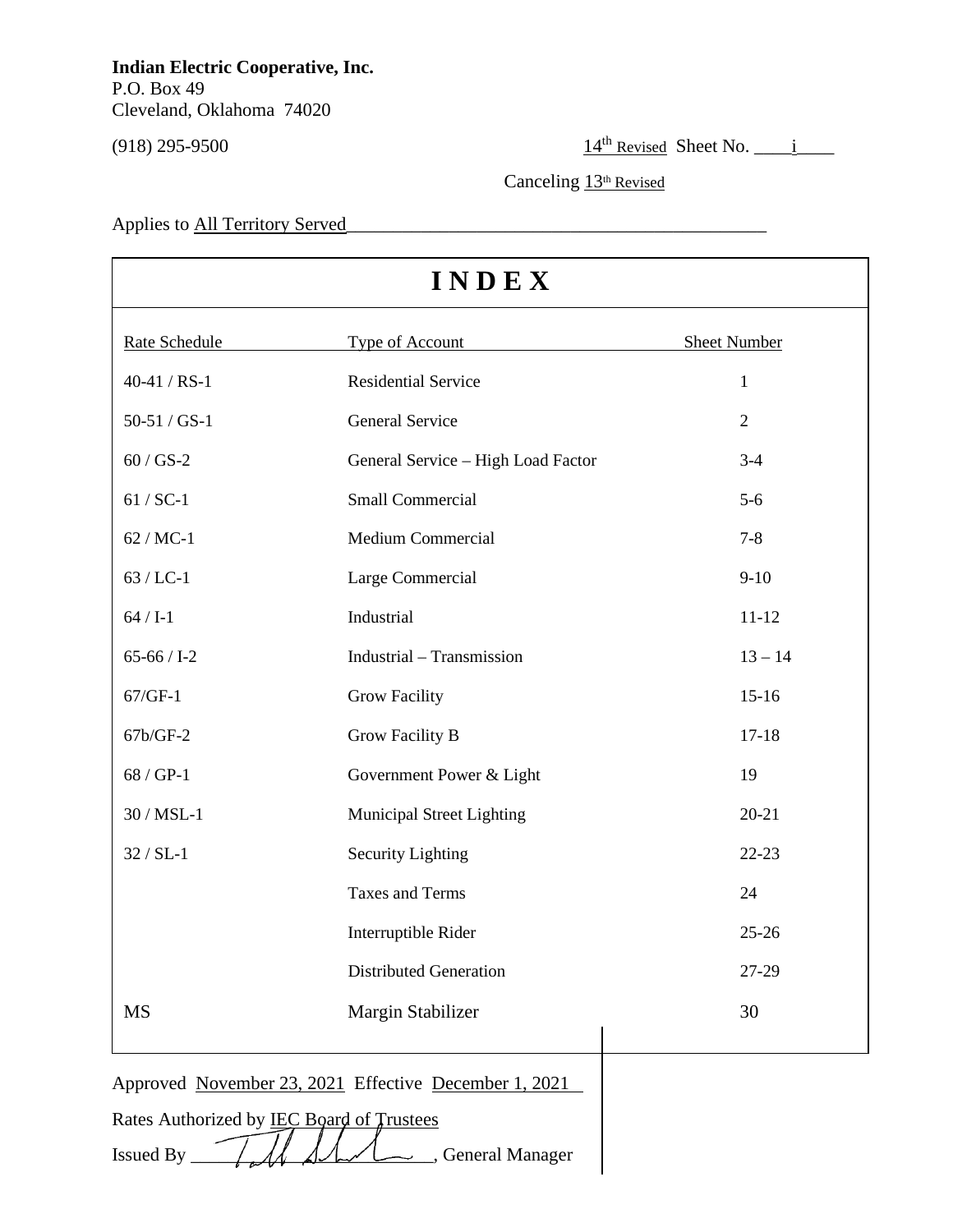(918) 295-9500 13<sup>th</sup> Revised Sheet No.  $13^{th}$  Revised Sheet No.  $1$ 

Canceling 12th Revised Sheet No. \_\_\_\_1\_\_\_

Applies to All Territory Served

## STANDARD RATE SCHEDULE **RESIDENTIAL SERVICE 40-41 / RS-1**

## APPLICABILITY

Applicable to single-family private residential units for domestic purposes only, and adjacent noncommercial farm buildings with all service at a frequency of 60 Hertz, being supplied through a single meter, and subject to the terms and conditions of service of the Cooperative.

| <b>MONTHLY RATE</b>  |     |                     |
|----------------------|-----|---------------------|
| <b>Base Charge</b>   |     | $$30.00$ per month  |
| Plus                 |     |                     |
| <b>Energy Charge</b> | kWh | 8.235 cents per kWh |
|                      |     |                     |

## MONTHLY MINIMUM CHARGE

The monthly minimum charge will be the appropriate facilities charge. When service extension is required, the monthly minimum charge may be increased depending upon the investment required. In the event that the monthly minimum is increased, the energy charge shall be in accordance with the foregoing rate schedule.

#### **D** NOT USE THE MARGIN  $\overline{\phantom{a}}$ BILLING ADJUSTMENT AND TERMS OF PAYMENTS

Tax Adjustment – Reference Rate Sheet No. 20 Terms of Payment – Reference Rate Sheet No. 20

Approved November 9, 2017 Effective January 1, 2018

Rates Authorized by IEC Board of Trustees

Issued By TAMAL, General Manager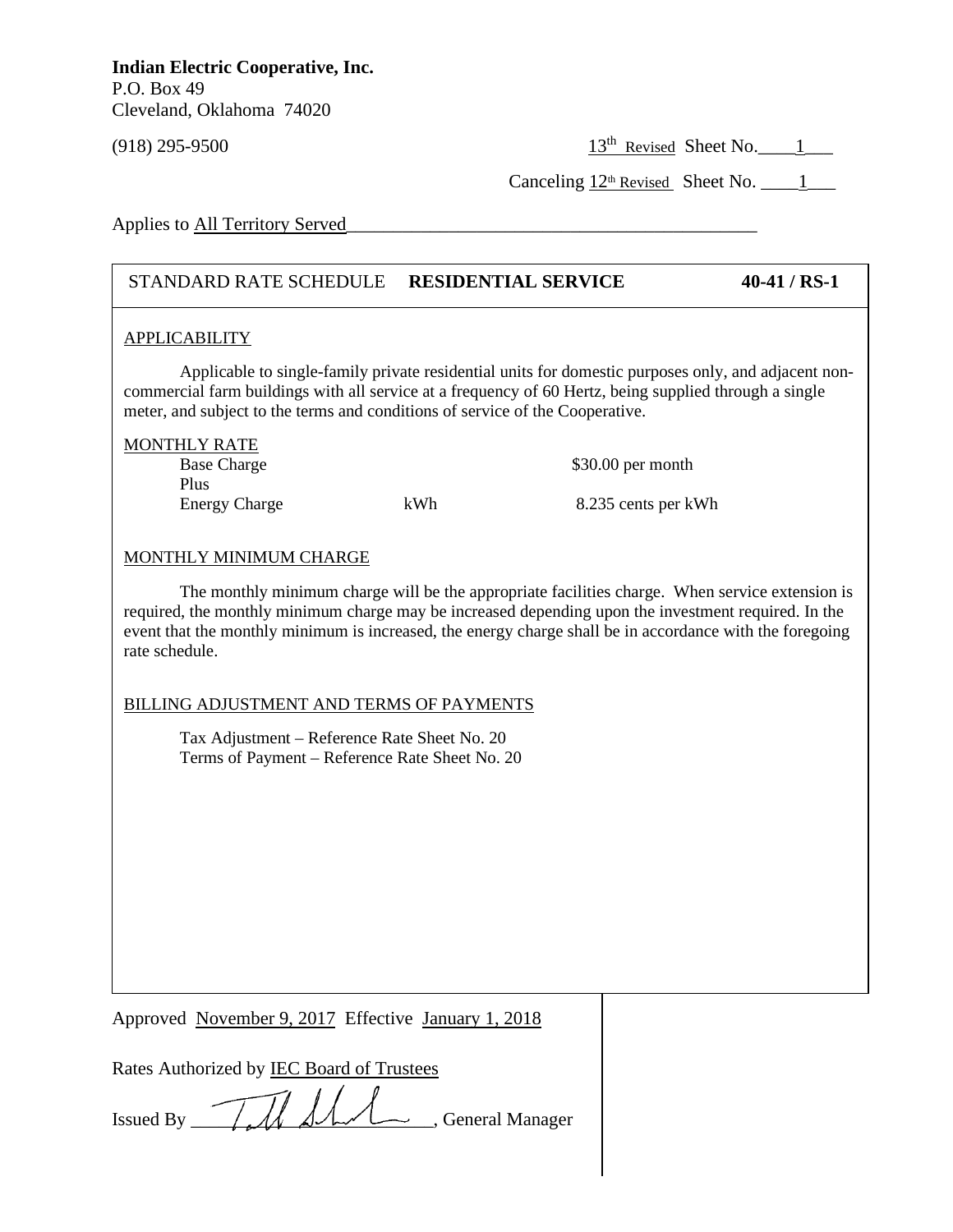(918) 295-9500 13<sup>th</sup> Revised Sheet No. 2

Canceling  $12<sup>th</sup>$  Revised Sheet No.  $2$ 

Applies to All Territory Served

## STANDARD RATE SCHEDULE **GENERAL SERVICE 50-51 / GS-1**

## APPLICABILITY

Applicable to commercial or non-residential services having a maximum demand not in excess of fifty (50) kW, taking single-phase or multi-phase service with all service being supplied at a frequency of 60 Hertz, through a single meter, and subject to the terms and conditions of service of the cooperative.

## MONTHLY RATE

| Base Charge          | Single-Phase | $$34.00$ per month  |
|----------------------|--------------|---------------------|
|                      | Multi-Phase  | $$44.00$ per month  |
| Plus                 |              |                     |
| <b>Energy Charge</b> | All kWh      | 8.827 cents per kWh |

## MONTHLY MINIMUM CHARGE

The monthly minimum charge will be the appropriate facilities charge. When service extension is required, the monthly minimum charge may be increased depending upon the investment required. In the event that the monthly minimum is increased, the energy charge shall be in accordance with the foregoing rate schedule.

# **BILLING ADJUSTMENT AND TERMS OF PAYMENTS**

Tax Adjustment – Reference Rate Sheet No. 20 Terms of Payment – Reference Rate Sheet No. 20

Approved November 9, 2017 Effective January 1, 2018

Rates Authorized by IEC Board of Trustees

Issued By *IMAA*, General Manager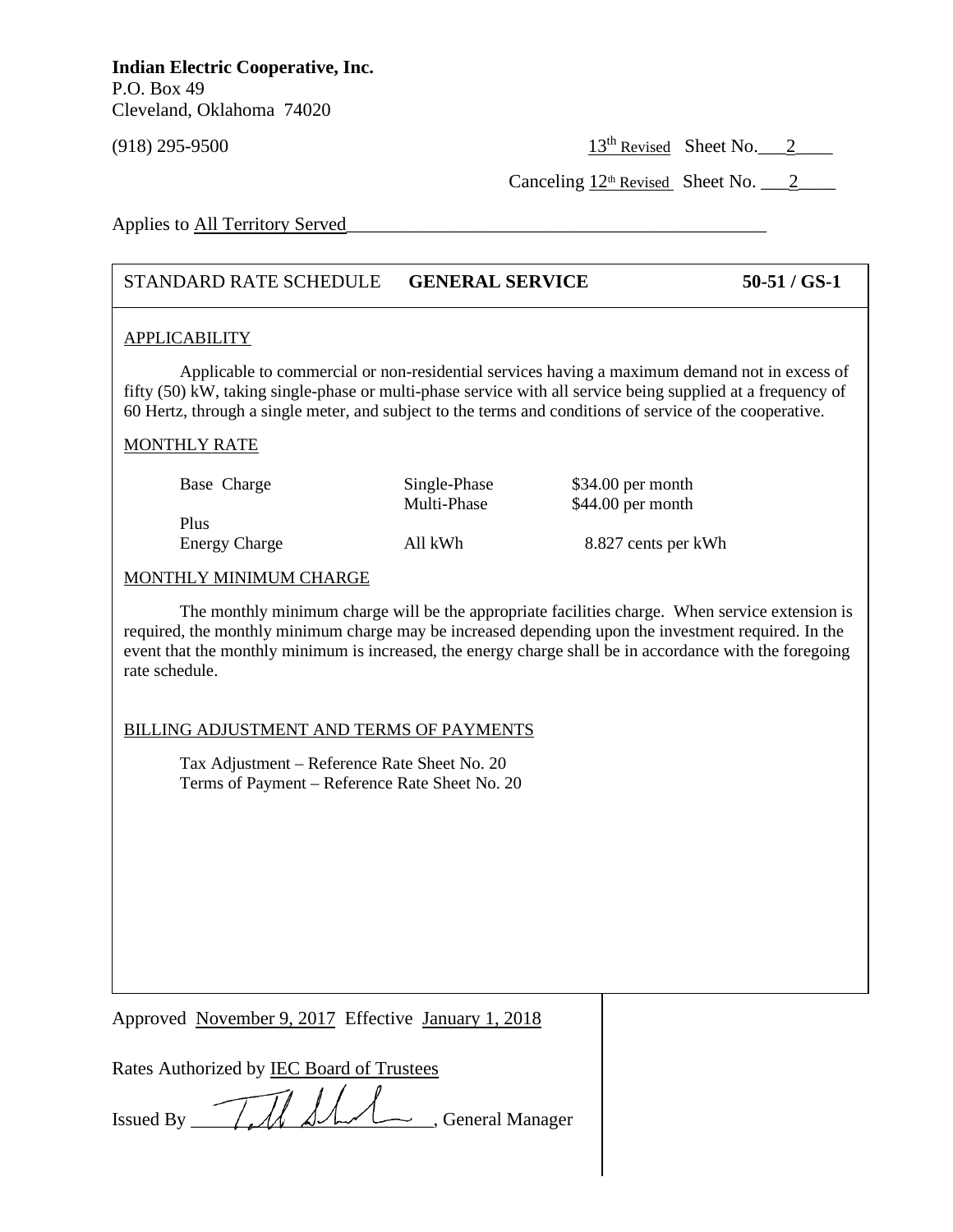(918) 295-9500 13<sup>th</sup> Revised Sheet No.  $\frac{3}{5}$ 

Canceling  $12^{th}$  Revised Sheet No.  $3$ 

Applies to All Territory Served

## STANDARD RATE SCHEDULE **GENERAL SERVICE - HLF 60 / GS-2**

### APPLICABILITY

Applicable to commercial or non-residential services having a maximum demand not in excess of fifty (50) kW, taking single-phase or multi-phase service with all service being supplied at a frequency of 60 Hertz, through a single meter, and subject to the terms and conditions of service of the cooperative. The service must maintain an annual load factor of not less than forty percent 40%.

## MONTHLY RATE

| <b>Base Charge</b>   |         | $$75.00$ per month  |
|----------------------|---------|---------------------|
| Plus                 |         |                     |
| Demand Charge        | All kW  | $$9.80$ per kW      |
| Plus                 |         |                     |
| <b>Energy Charge</b> | All kWh | 5.973 cents per kWh |

## DETERMINATION OF BIILLING DEMAND

The billing demand shall be the maximum kilowatt demand established by the member for any consecutive fifteen (15) minute period during the month for which the bill is rendered, as indicated or recorded by a demand meter, but in no event less than the highest demand measured during the preceding eleven (11) months, or ten (10) kW, whichever is greater.

# **POWER FACTOR**

The member agrees to maintain unity power factor as nearly as practicable. The Cooperative reserves the right to measure such power factor. Should such measure indicate that the monthly average power factor is less than ninety-five percent (95%), the demand for billing purposes shall be the demand as indicated or recorded by the demand meter multiplied by ninety-five percent (95%) and divided by the present power factor.

Approved November 9, 2017 Effective January 1, 2018

Issued By  $\sqrt{d}$   $\sqrt{d}$   $\sqrt{d}$   $\sqrt{d}$   $\sqrt{d}$   $\sqrt{d}$   $\sqrt{d}$   $\sqrt{d}$   $\sqrt{d}$   $\sqrt{d}$   $\sqrt{d}$   $\sqrt{d}$   $\sqrt{d}$   $\sqrt{d}$   $\sqrt{d}$   $\sqrt{d}$   $\sqrt{d}$   $\sqrt{d}$   $\sqrt{d}$   $\sqrt{d}$   $\sqrt{d}$   $\sqrt{d}$   $\sqrt{d}$   $\sqrt{d}$   $\sqrt{d}$   $\sqrt{d}$   $\sqrt$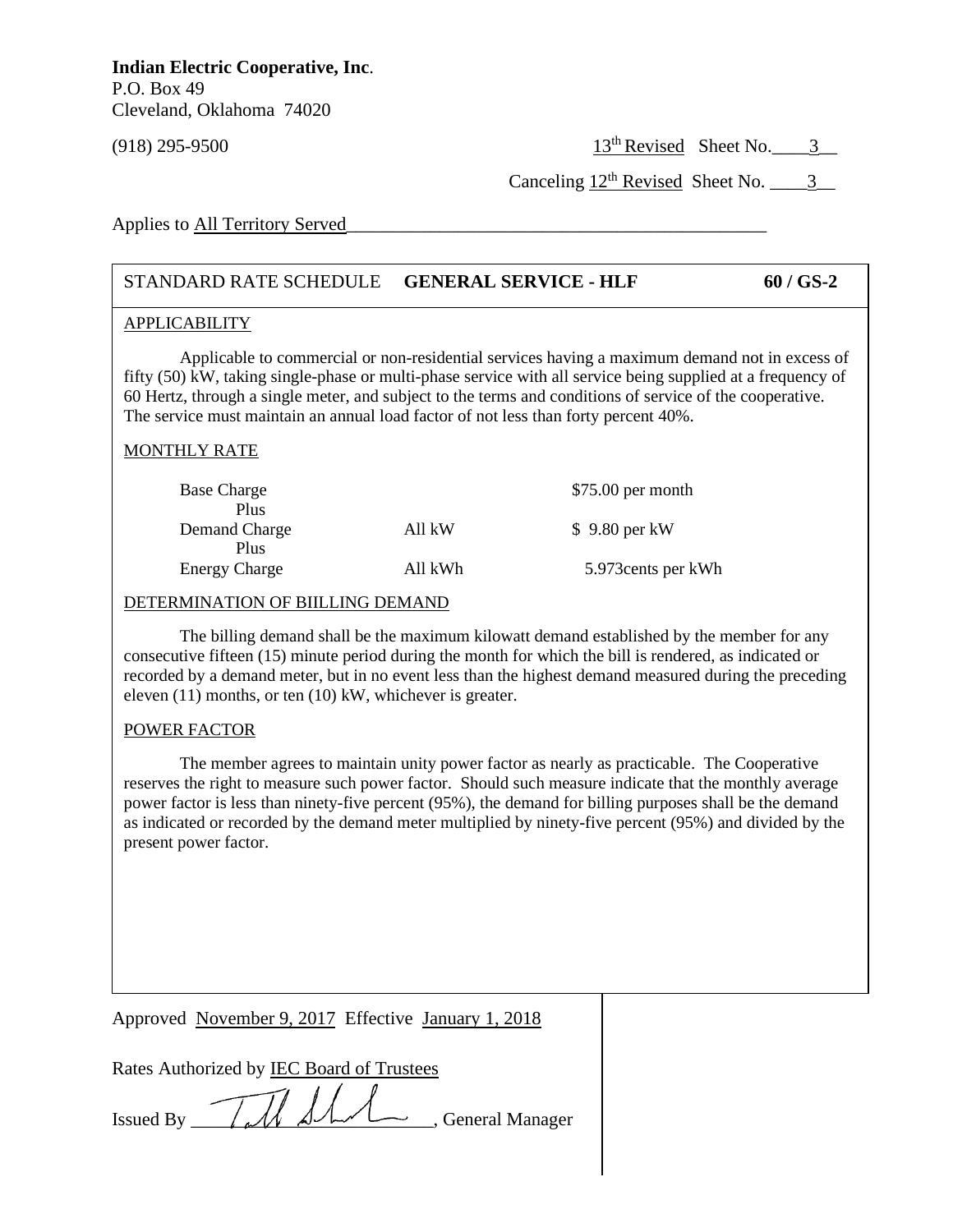(918) 295-9500 13<sup>th</sup> Revised Sheet No.  $\frac{4}{13}$ 

Canceling  $12^{th}$  Revised Sheet No. 4

Applies to All Territory Served

## STANDARD RATE SCHEDULE **GENERAL SERVICE - HLF** (Continued) **60 / GS-2**

## ANNUAL LOAD FACTOR

Members served under this rate must maintain an annual load factor of not less than forty percent (40%) as determined by the most recent twelve (12) months of billing history. Usage will be reviewed annually and if the member has failed to maintain at least a forty percent (40%) load factor, they will be subject to reclassification to the appropriate rate schedule.

## MONTHLY MINIMUM CHARGE

**DO NOT USE THIS MARGIN**

The monthly minimum charge will be the facilities charge plus the billing demand charge. When service extension is required, the monthly minimum charge may be increased depending upon the investment required. In the event that the monthly minimum is increased, the energy charge shall be in accordance with the foregoing rate schedule.

## BILLING ADJUSTMENT AND TERMS OF PAYMENTS

Tax Adjustment – Reference Rate Sheet No. 20 Terms of Payment – Reference Rate Sheet No. 20

Approved November 9, 2017 Effective January 1, 2018

| Rates Authorized by <b>IEC Board of Trustees</b> |                   |  |  |
|--------------------------------------------------|-------------------|--|--|
|                                                  | $\sim$ 1 $\prime$ |  |  |

Issued By  $\sqrt{d}$   $\sqrt{d}$   $\sqrt{d}$   $\sqrt{d}$   $\sqrt{d}$   $\sqrt{d}$   $\sqrt{d}$   $\sqrt{d}$   $\sqrt{d}$   $\sqrt{d}$   $\sqrt{d}$   $\sqrt{d}$   $\sqrt{d}$   $\sqrt{d}$   $\sqrt{d}$   $\sqrt{d}$   $\sqrt{d}$   $\sqrt{d}$   $\sqrt{d}$   $\sqrt{d}$   $\sqrt{d}$   $\sqrt{d}$   $\sqrt{d}$   $\sqrt{d}$   $\sqrt{d}$   $\sqrt{d}$   $\sqrt$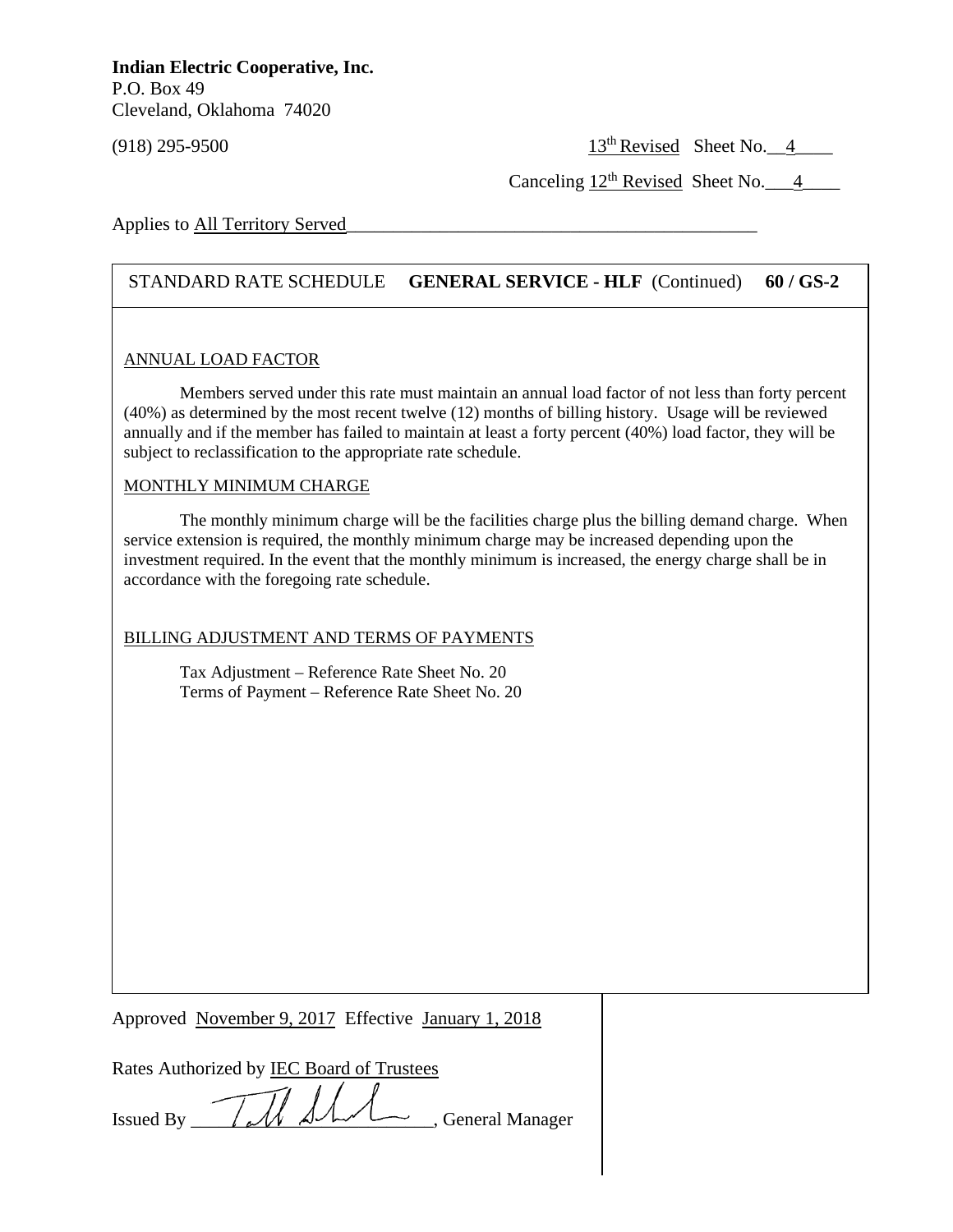$(918)$  295-9500 13<sup>th</sup> Revised Sheet No.  $\frac{5}{2}$ 

Canceling  $12<sup>th</sup>$  Revised Sheet No.  $\qquad 5$ 

Applies to All Territory Served

## STANDARD RATE SCHEDULE **SMALL COMMERCIAL 61 / SC-1**

### APPLICABILITY

Applicable to commercial or non-residential services having a maximum demand over fifty (50) kW but less than one hundred (100) kW, taking single-phase or multi-phase service with all service being supplied at a frequency of 60 Hertz, through a single meter, and subject to the terms and conditions of service of the cooperative.

Service must set a minimum fifty (50) kW monthly demand at least four (4) times in any twelve (12) month period, or the service will be reclassified to the appropriate rate class.

## MONTHLY RATE

| <b>Base Charge</b>            |         | $$105.00$ per month |
|-------------------------------|---------|---------------------|
| Plus<br>Demand Charge<br>Plus | All kW  | \$10.00 per kW      |
| <b>Energy Charge</b>          | All kWh | 5.345 cents per kWh |

## DETERMINATION OF BIILLING DEMAND

I The billing definant shall be the maximum knowatt definant established by the member for any<br>consecutive fifteen (15) minute period during the month for which the bill is rendered, as indicated or The billing demand shall be the maximum kilowatt demand established by the member for any recorded by a demand meter, but in no event less than the highest demand measured during the preceding eleven (11) months, or fifty (50) kW, whichever is greater.

### POWER FACTOR

The member agrees to maintain unity power factor as nearly as practicable. The Cooperative reserves the right to measure such power factor. Should such measure indicate that the monthly average power factor is less than ninety-five percent (95%), the demand for billing purposes shall be the demand as indicated or recorded by the demand meter multiplied by ninety-five percent (95%) and divided by the present power factor.

Approved November 9, 2017 Effective January 1, 2018

| Rates Authorized by IEC Board of Trustees |                   |
|-------------------------------------------|-------------------|
|                                           |                   |
| $T_{\text{sused By}}$ $\pi$               | , General Manager |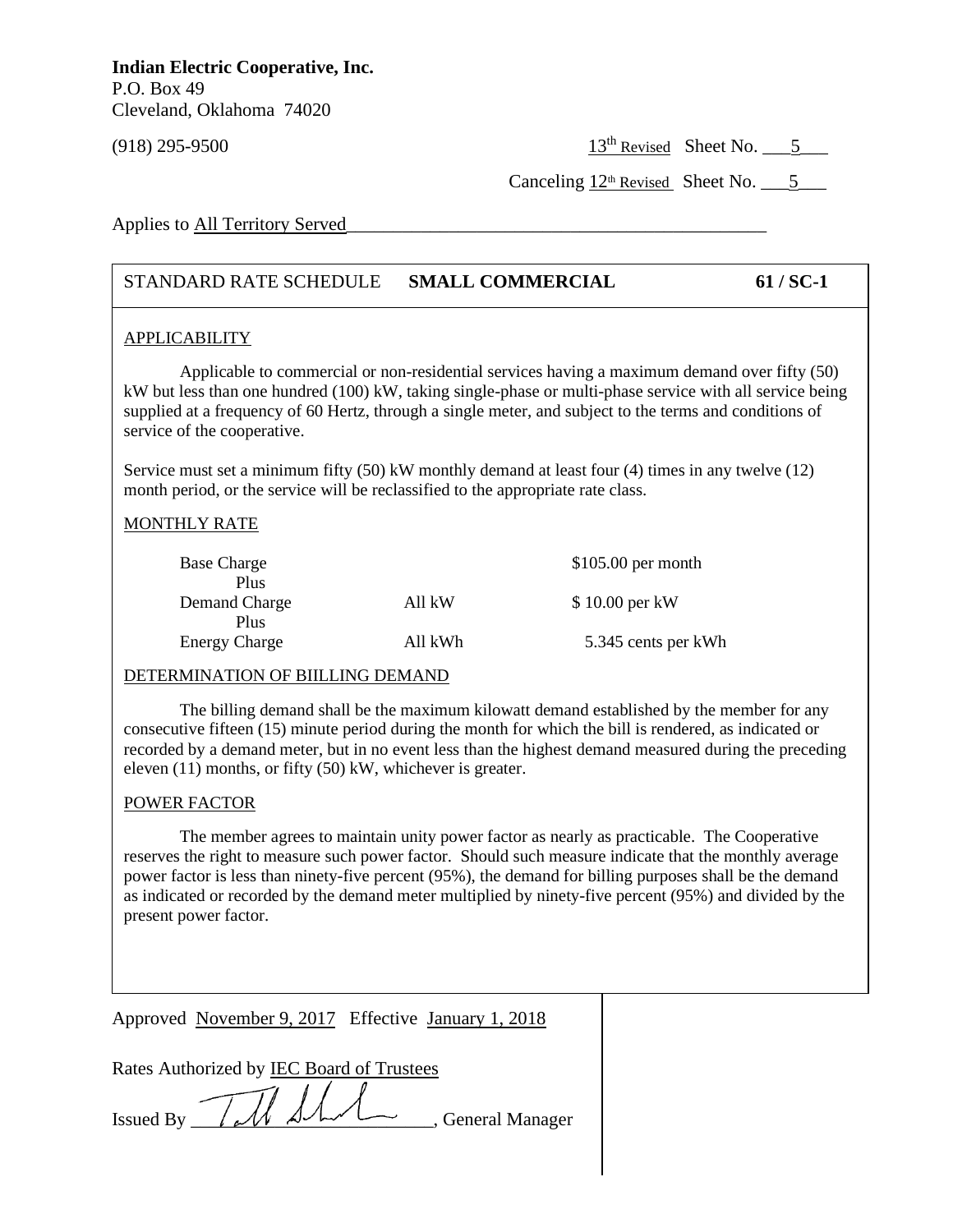(918) 295-9500 13<sup>th</sup> Revised Sheet No.  $\frac{6}{15}$ 

Canceling  $12<sup>th</sup>$  Revised Sheet No.  $6$ 

Applies to All Territory Served

## STANDARD RATE SCHEDULE **SMALL COMMERCIAL** (Continued) **61 / SC-1**

## MONTHLY MINIMUM CHARGE

The monthly minimum charge will be the facilities charge plus the billing demand charge. When service extension is required, the monthly minimum charge may be increased depending upon the investment required. In the event that the monthly minimum is increased, the energy charge shall be in accordance with the foregoing rate schedule.

### PRIMARY SERVICE DISCOUNT

**DO NOT USE THIS MARGIN**

If service is furnished at the Cooperative's primary distribution voltage, and the member owns all equipment on customer's side of the point of delivery, a discount of three percent (3%) of the net monthly billing will be allowed.

## BILLING ADJUSTMENT AND TERMS OF PAYMENTS

Tax Adjustment – Reference Rate Sheet No. 20 Terms of Payment – Reference Rate Sheet No. 20

Approved November 9, 2017 Effective January 1, 2018

Issued By  $\overline{\mathcal{U}}$   $\overline{\mathcal{U}}$   $\overline{\mathcal{U}}$   $\overline{\mathcal{U}}$   $\overline{\mathcal{U}}$   $\overline{\mathcal{U}}$   $\overline{\mathcal{U}}$   $\overline{\mathcal{U}}$   $\overline{\mathcal{U}}$   $\overline{\mathcal{U}}$   $\overline{\mathcal{U}}$   $\overline{\mathcal{U}}$   $\overline{\mathcal{U}}$   $\overline{\mathcal{U}}$   $\overline{\mathcal{U}}$   $\overline{\mathcal{U}}$   $\overline{\mathcal{U}}$   $\overline{\mathcal$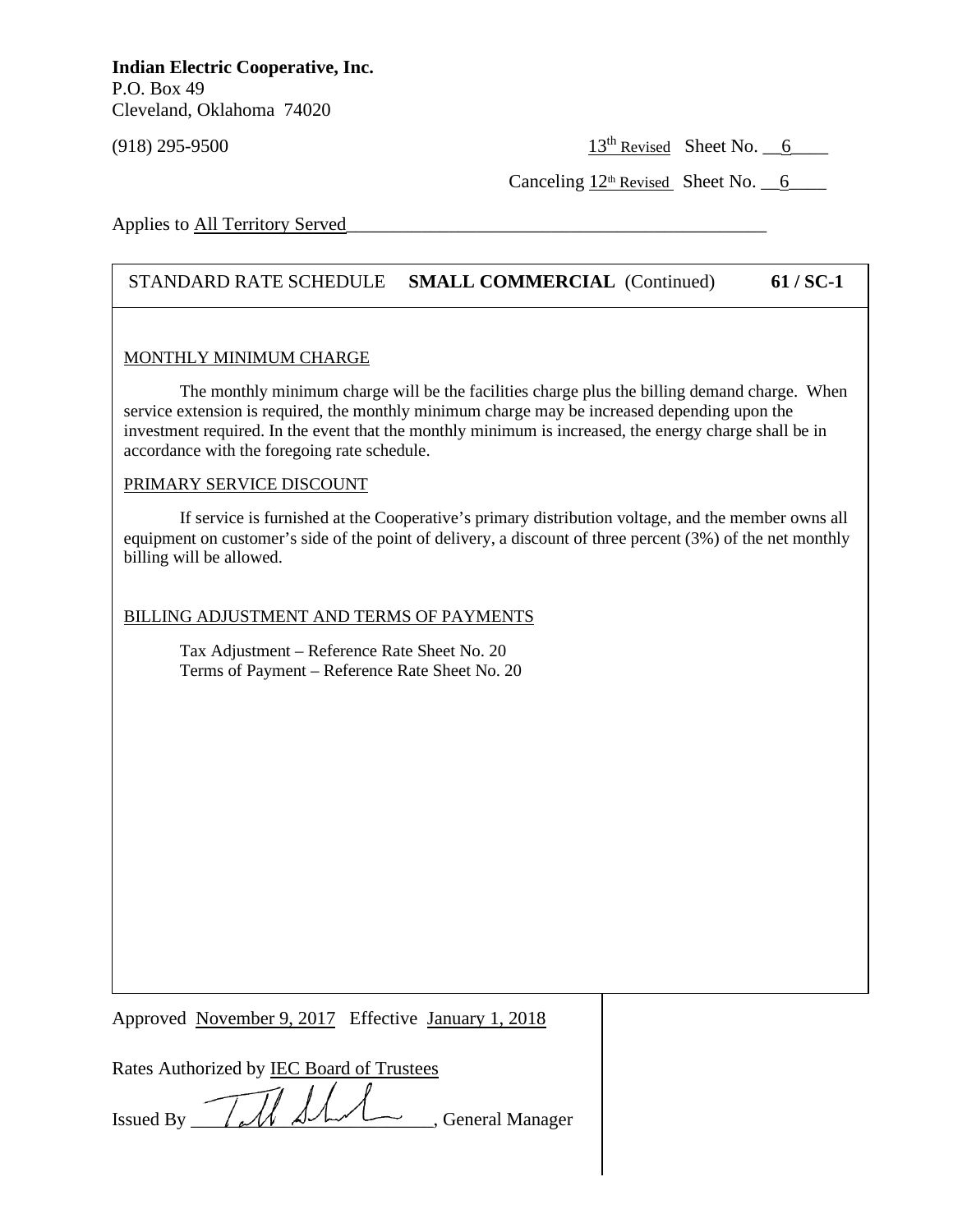$(918)$  295-9500 13<sup>th</sup> Revised Sheet No. 7

Canceling  $12<sup>th</sup>$  Revised Sheet No.  $7$ 

Applies to All Territory Served

## STANDARD RATE SCHEDULE **MEDIUM COMMERCIAL 62 / MC-1**

## APPLICABILITY

Applicable to commercial or non-residential services having a maximum demand equal to or in excess of one hundred (100) kW but less than four hundred fifty (450) kW, with all service being supplied at a frequency of 60 Hertz, through a single meter, and subject to the terms and conditions of service of the cooperative. Service must set a minimum one hundred (100) kW monthly demand at least four (4) times in any twelve (12) month period, or the service will be reclassified to the appropriate rate class.

## MONTHLY RATE

| <b>Base Charge</b><br><b>Plus</b> |         | $$210.00$ per month |
|-----------------------------------|---------|---------------------|
| Demand Charge                     | All kW  | \$10.00 per kW      |
| Plus<br><b>Energy Charge</b>      | All kWh | 4.481 cents per kWh |

#### DETERMINATION OF BIILLING DEMAND

recorded by a definant meter, but in no event less than the ingliest de<br>eleven (11) months, or one hundred (100) kW, whichever is greater. The billing demand shall be the maximum kilowatt demand established by the member for any consecutive fifteen (15) minute period during the month for which the bill is rendered, as indicated or recorded by a demand meter, but in no event less than the highest demand measured during the preceding

## POWER FACTOR

The member agrees to maintain unity power factor as nearly as practicable. The Cooperative reserves the right to measure such power factor. Should such measure indicate that the monthly average power factor is less than ninety-five percent (95%), the demand for billing purposes shall be the demand as indicated or recorded by the demand meter multiplied by ninety-five percent (95%) and divided by the present power factor.

Approved November 9, 2017 Effective January 1, 2018

| Rates Authorized by <b>IEC Board of Trustees</b> |
|--------------------------------------------------|
|--------------------------------------------------|

Issued By  $\sqrt{M}$   $\Delta\Lambda\Lambda$ , General Manager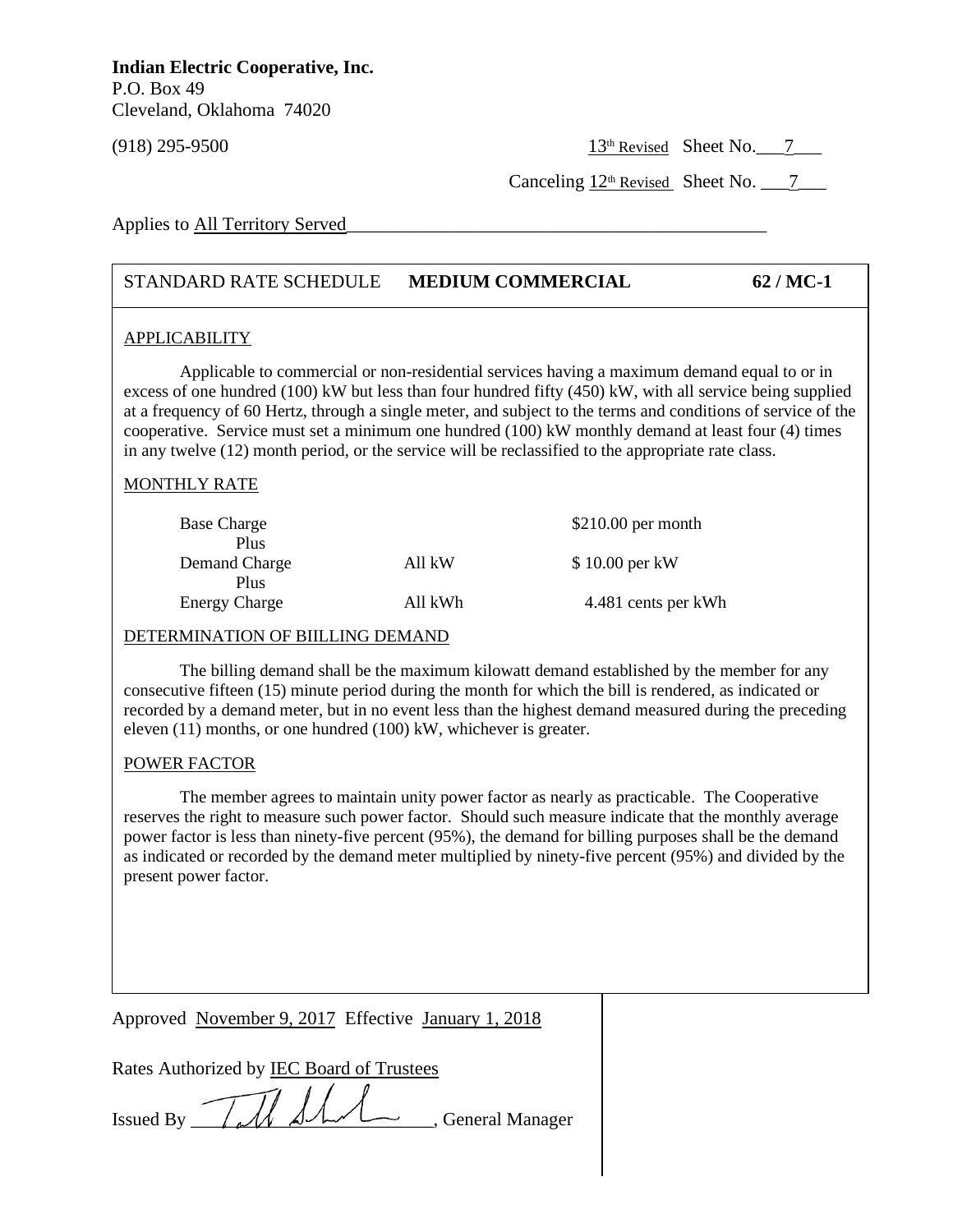$(918)$  295-9500 13<sup>th</sup> Revised Sheet No.  $8 \quad \boxed{ }$ 

Canceling  $12<sup>th</sup>$  Revised Sheet No. 8

Applies to All Territory Served

## STANDARD RATE SCHEDULE **MEDIUM COMMERCIAL** (Continued) **62 / MC-1**

### MONTHLY MINIMUM CHARGE

The monthly minimum charge will be the facilities charge plus the billing demand charge. When service extension is required, the monthly minimum charge may be increased depending upon the investment required. In the event that the monthly minimum is increased, the energy charge shall be in accordance with the foregoing rate schedule.

### PRIMARY SERVICE DISCOUNT

**DO NOT USE THIS MARGIN**

If service is furnished at the Cooperative's primary distribution voltage, and the member owns all equipment on customer's side of the point of delivery, a discount of three percent (3%) of the net monthly billing will be allowed.

BILLING ADJUSTMENT AND TERMS OF PAYMENTS

Tax Adjustment – Reference Rate Sheet No. 20 Terms of Payment – Reference Rate Sheet No. 20

Approved November 9, 2017 Effective January 1, 2018

| Rates Authorized by <b>IEC Board of Trustees</b> |  |  |  |
|--------------------------------------------------|--|--|--|
|                                                  |  |  |  |

Issued By  $\sqrt{M}$   $\overline{\mathcal{M}}$   $\overline{\mathcal{M}}$   $\overline{\mathcal{M}}$   $\overline{\mathcal{M}}$   $\overline{\mathcal{M}}$   $\overline{\mathcal{M}}$   $\overline{\mathcal{M}}$   $\overline{\mathcal{M}}$   $\overline{\mathcal{M}}$   $\overline{\mathcal{M}}$   $\overline{\mathcal{M}}$   $\overline{\mathcal{M}}$   $\overline{\mathcal{M}}$   $\overline{\mathcal{M}}$   $\overline{\mathcal{M}}$   $\overline{\mathcal{M}}$   $\overline{\mathcal{M}}$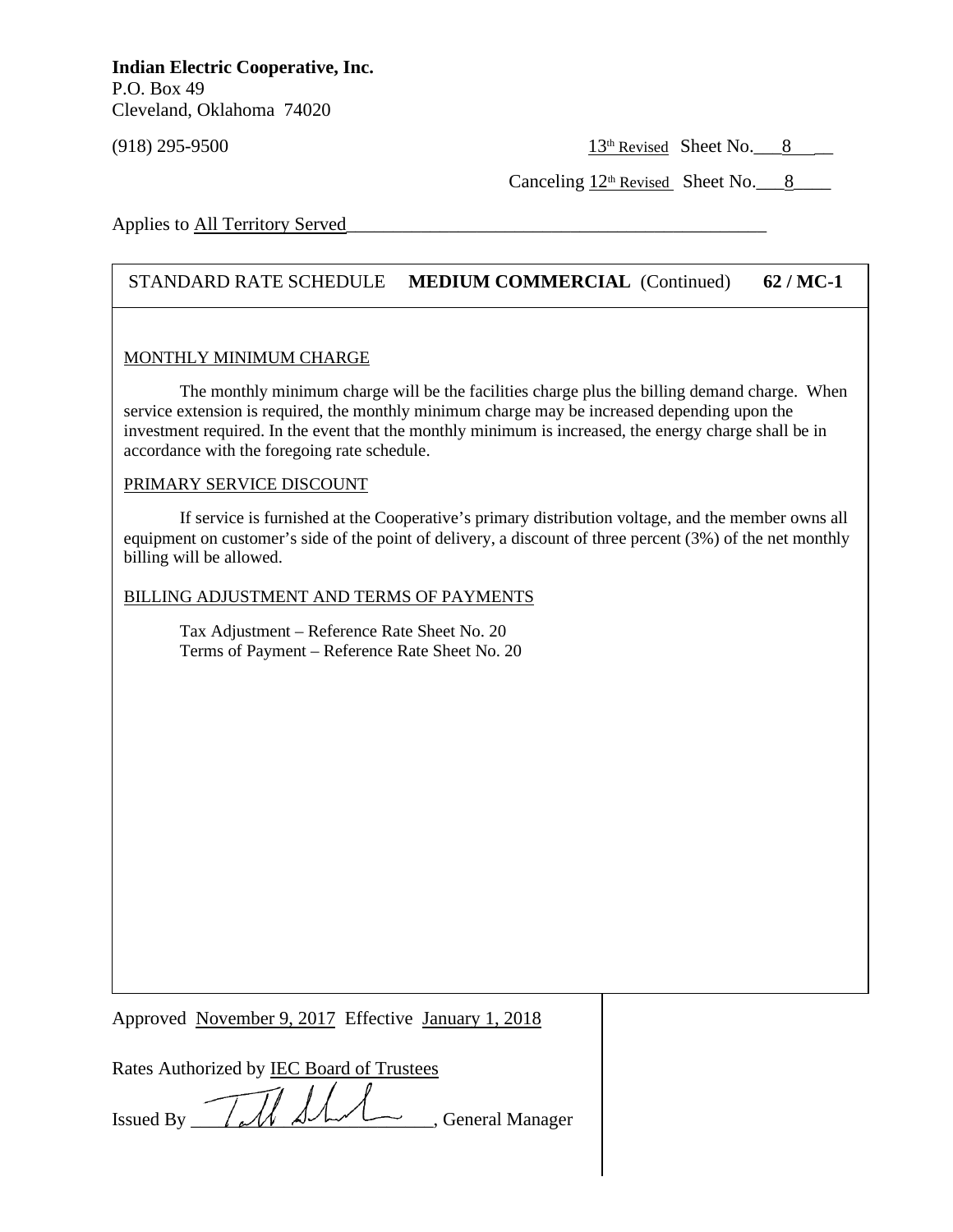$(918)$  295-9500 13<sup>th</sup> Revised Sheet No.  $\qquad 9$  295-9500

Canceling  $12<sup>th</sup>$  Revised Sheet No. 9

Applies to All Territory Served

## STANDARD RATE SCHEDULE **LARGE COMMERCIAL 63 / LC-1**

## APPLICABILITY

Applicable to commercial or non-residential services having a maximum demand equal to or in excess of four-hundred fifty (450) kW but less than seven-hundred fifty (750) kW with all service being supplied at a frequency of 60 Hertz, through a single meter, and subject to the terms and conditions of service of the cooperative. Service must set a minimum four hundred fifty (450) kW monthly demand at least four (4) times in any twelve (12) month period, or the service will be reclassified to the appropriate rate class.

## MONTHLY RATE

| <b>Base Charge</b><br>Plus   |         | $$600.00$ per month |
|------------------------------|---------|---------------------|
| Demand Charge                | All kW  | \$10.00 per kW      |
| Plus<br><b>Energy Charge</b> | All kWh | 4.112 cents per kWh |

## DETERMINATION OF BIILLING DEMAND

recorded by a demand meter, but in no event less than the highest demand measured during the preceding recorded by a demand meter, but in no event less than the highest demand measured during the preceding The billing demand shall be the maximum kilowatt demand established by the member for any consecutive fifteen (15) minute period during the month for which the bill is rendered, as indicated or eleven (11) months, or four-hundred fifty (450) kW, whichever is greater.

## POWER FACTOR

The member agrees to maintain unity power factor as nearly as practicable. The Cooperative reserves the right to measure such power factor. Should such measure indicate that the monthly average power factor is less than ninety-five percent (95%), the demand for billing purposes shall be the demand as indicated or recorded by the demand meter multiplied by ninety-five percent (95%) and divided by the present power factor.

Approved November 9, 2017 Effective January 1, 2018

Issued By  $\overline{\mathcal{U}}$   $\overline{\mathcal{U}}$   $\overline{\mathcal{U}}$   $\overline{\mathcal{U}}$   $\overline{\mathcal{U}}$   $\overline{\mathcal{U}}$   $\overline{\mathcal{U}}$   $\overline{\mathcal{U}}$   $\overline{\mathcal{U}}$   $\overline{\mathcal{U}}$   $\overline{\mathcal{U}}$   $\overline{\mathcal{U}}$   $\overline{\mathcal{U}}$   $\overline{\mathcal{U}}$   $\overline{\mathcal{U}}$   $\overline{\mathcal{U}}$   $\overline{\mathcal{U}}$   $\overline{\mathcal$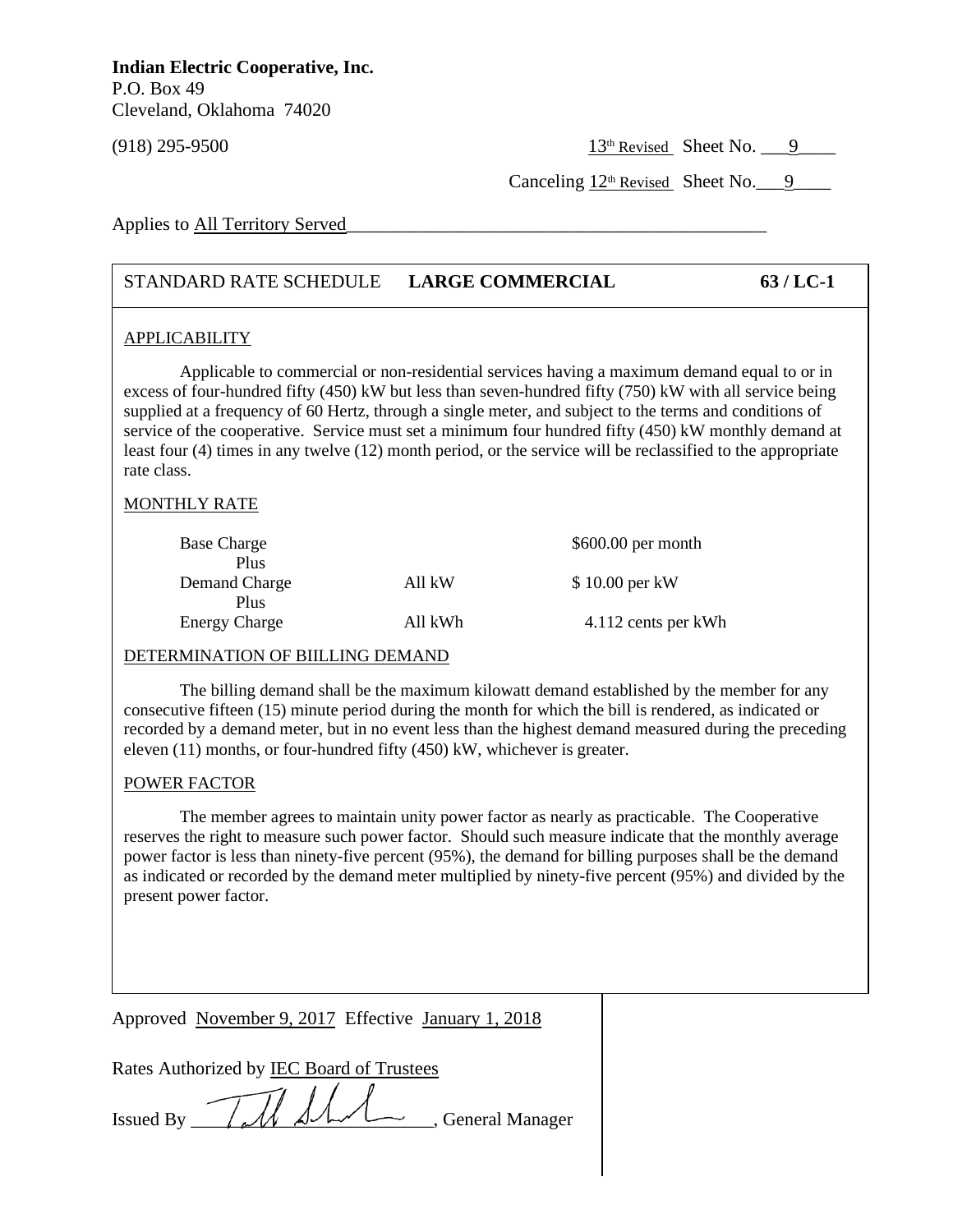$(918)$  295-9500 13<sup>th</sup> Revised Sheet No.  $10$ 

Canceling  $12<sup>th</sup>$  Revised Sheet No. \_\_\_10\_\_\_\_

Applies to All Territory Served

## STANDARD RATE SCHEDULE **LARGE COMMERCIAL** (Continued) **63 / LC-1**

## MONTHLY MINIMUM CHARGE

The monthly minimum charge will be the facilities charge plus the billing demand charge. When service extension is required, the monthly minimum charge may be increased depending upon the investment required. In the event that the monthly minimum is increased, the energy charge shall be in accordance with the foregoing rate schedule.

### PRIMARY SERVICE DISCOUNT

**DO NOT USE THIS MARGIN**

If service is furnished at the Cooperative's primary distribution voltage, and the member owns all equipment on customer's side of the point of delivery, a discount of three percent (3%) of the net monthly billing will be allowed.

BILLING ADJUSTMENT AND TERMS OF PAYMENTS

Tax Adjustment – Reference Rate Sheet No. 20 Terms of Payment – Reference Rate Sheet No. 20

Approved November 9, 2017 Effective January 1, 2018

| Rates Authorized by <b>IEC Board of Trustees</b> |
|--------------------------------------------------|
|--------------------------------------------------|

Issued By  $\overline{\mathcal{U}}$   $\overline{\mathcal{U}}$   $\overline{\mathcal{U}}$   $\overline{\mathcal{U}}$   $\overline{\mathcal{U}}$   $\overline{\mathcal{U}}$   $\overline{\mathcal{U}}$   $\overline{\mathcal{U}}$   $\overline{\mathcal{U}}$   $\overline{\mathcal{U}}$   $\overline{\mathcal{U}}$   $\overline{\mathcal{U}}$   $\overline{\mathcal{U}}$   $\overline{\mathcal{U}}$   $\overline{\mathcal{U}}$   $\overline{\mathcal{U}}$   $\overline{\mathcal{U}}$   $\overline{\mathcal$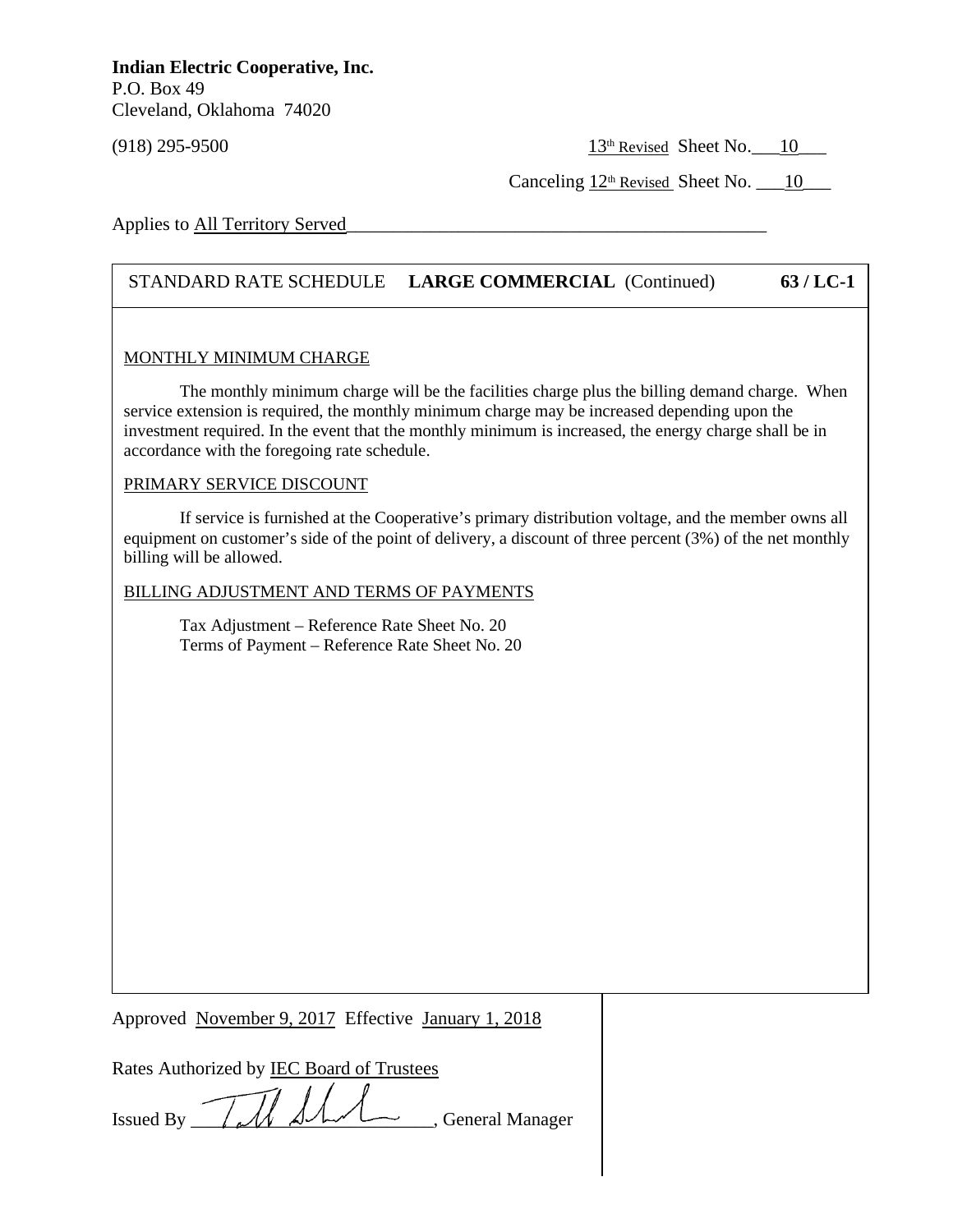(918) 295-9500 13th Revised Sheet No. \_11\_\_\_

Canceling  $12^{th}$  Revised Sheet No.  $11$ 

Applies to All Territory Served

## STANDARD RATE SCHEDULE **INDUSTRIAL 64 / I-1**

### APPLICABILITY

Applicable to commercial and industrial services having a maximum demand equal to or in excess of seven-hundred fifty (750) kW with all service being supplied at a frequency of 60 Hertz, through a single meter, and subject to the terms and conditions of service of the cooperative. Service must set a minimum seven hundred fifty (750) kW monthly demand at least four (4) times in any twelve (12) month period, or the service will be reclassified to the appropriate rate class.

## MONTHLY RATE

| <b>Base Charge</b><br>Plus   |         | $$1,700.00$ per month |
|------------------------------|---------|-----------------------|
| Demand Charge                | All kW  | \$10.50 per kW        |
| Plus<br><b>Energy Charge</b> | All kWh | 3.965 cents per kWh   |

#### DETERMINATION OF BIILLING DEMAND

recorded by a definant meter, but in no event less than seventy percent (70%) or the ingliest definant measured during the preceding eleven (11) months, or seven-hundred fifty (750) kW, whichever is greater. The billing demand shall be the maximum kilowatt demand established by the member for any consecutive fifteen (15) minute period during the month for which the bill is rendered, as indicated or recorded by a demand meter, but in no event less than seventy percent (70%) of the highest demand

## POWER FACTOR

The member agrees to maintain unity power factor as nearly as practicable. The Cooperative reserves the right to measure such power factor. Should such measure indicate that the monthly average power factor is less than ninety-five percent (95%), the demand for billing purposes shall be the demand as indicated or recorded by the demand meter multiplied by ninety-five percent (95%) and divided by the present power factor.

Approved November 9, 2017 Effective January 1, 2018

Rates Authorized by <u>IEC Board of Trustees</u>

| <b>Issued By</b> | $1$ and $\Delta$ and $\Delta$ | General Manager |
|------------------|-------------------------------|-----------------|
|                  |                               |                 |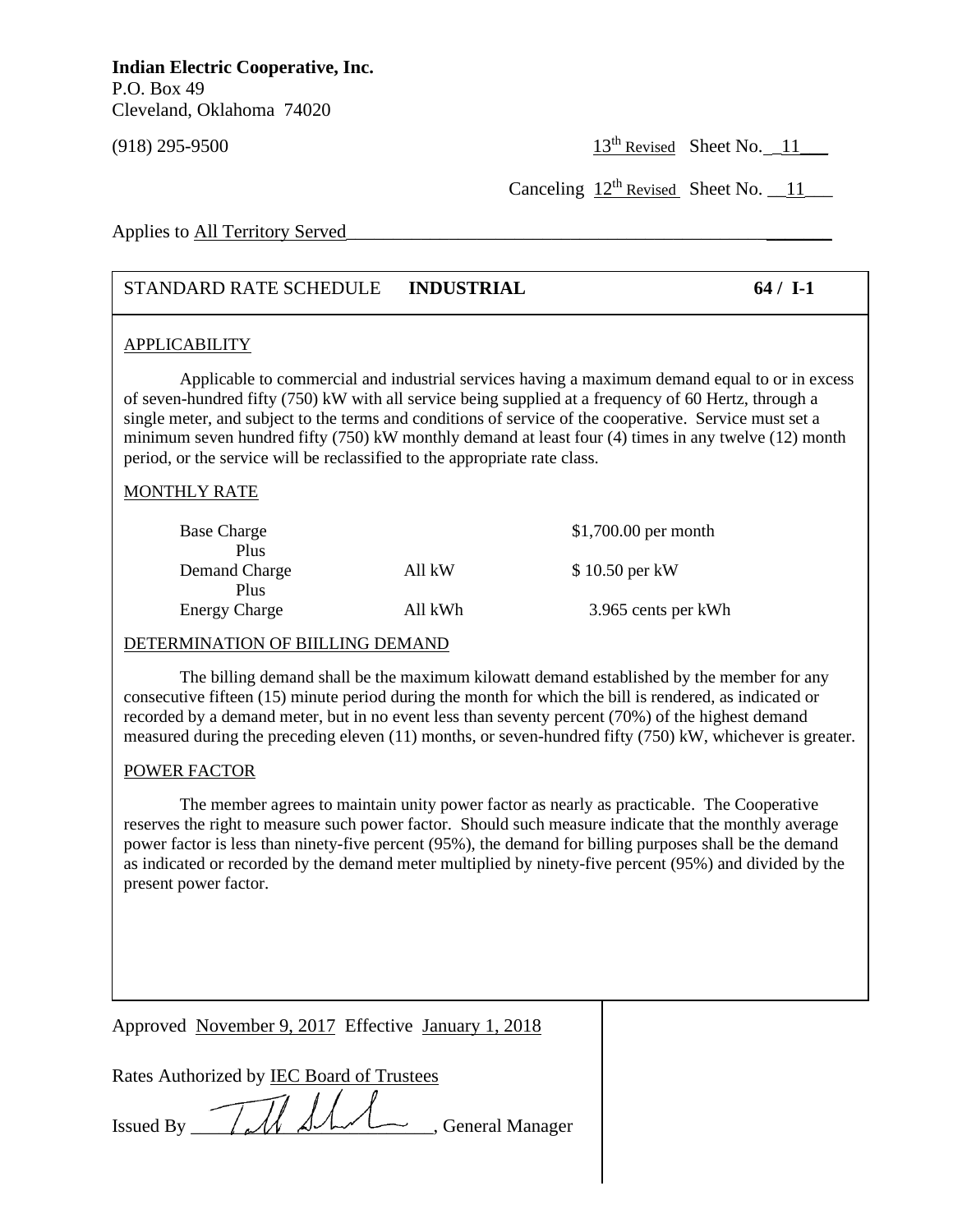$(918)$  295-9500 13<sup>th</sup> Revised Sheet No.  $12$ 

Canceling  $12<sup>th</sup>$  Sheet No.  $12$ 

Applies to All Territory Served

## STANDARD RATE SCHEDULE **INDUSTRIAL** (Continued) **64 / I-1**

## MONTHLY MINIMUM CHARGE

The monthly minimum charge will be the facilities charge plus the billing demand charge. When service extension is required, the monthly minimum charge may be increased depending upon the investment required. In the event that the monthly minimum is increased, the energy charge will be in accordance with the foregoing rate schedule.

### PRIMARY SERVICE DISCOUNT

**DO NOT USE THIS MARGIN**

If service is furnished at the Cooperative's primary distribution voltage, and the member owns all equipment on customer's side of the point of delivery, a discount of three percent (3%) of the net monthly billing will be allowed.

BILLING ADJUSTMENT AND TERMS OF PAYMENTS

Tax Adjustment – Reference Rate Sheet No. 20 Terms of Payment – Reference Rate Sheet No. 20

Approved November 9, 2017 Effective January 1, 2018

Rates Authorized by IEC Board of Trustees

Issued By TAN SAM General Manager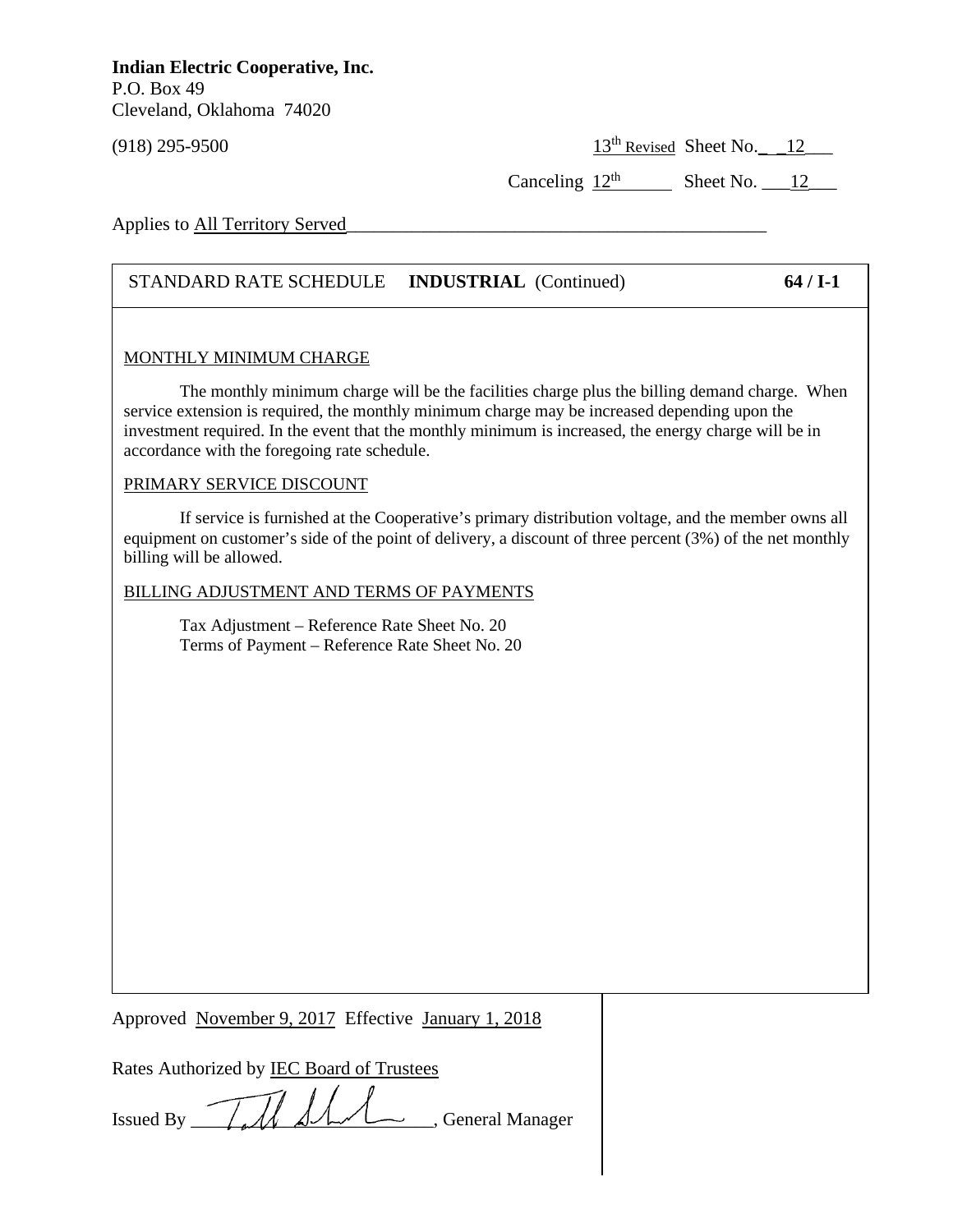$(918)$  295-9500 13<sup>th</sup> Revised Sheet No.  $13$ Canceling 12th Sheet No. 13

Applies to All Territory Served

## STANDARD RATE SCHEDULE **INDUSTRIAL TRANSMISSION LEVEL 65-66 / I-2**

## APPLICABILITY

Applicable at the cooperative's sole discretion to members who take service at transmission level and who own and maintain all substation and distribution facilities. No resale, standby or auxiliary service is permitted except to electric utilities recognized by the Oklahoma Cooperation Commission.

## MONTHLY RATE:

- A. Wholesale Power Cost:
	- The Wholesale Cost of Power shall be the total cost of power to serve the member including, but not limited to, capacity, ancillary services, delivery, energy and fuel charges and taxes for the billing period plus adjustments applied to the current monthly billing to account for differences in actual purchased electricity costs billed in previous periods. The power cost will be calculated using the billing units defined in the same manner as defined in the wholesale rate to the member, including any ratchet provisions in the wholesale rate. The member's billing units may be adjusted for line losses, as determined by the Cooperative, to calculate the member's power cost at the wholesale supplier's metering point to the Cooperative.
- Base charge: B. Retail Charges:

 $$200.00$  per month Energy Charge: .00924 per kWh

## MINIMUM MONTHLY CHARGE:

The minimum monthly charge is the higher of the following:

- 1. Amount specified in the contract for service: or
- 2. \$2,000.00 excluding wholesale power cost.

Approved November 9, 2017 Effective January 1, 2018

| Rates Authorized by <b>IEC Board of Trustees</b> |
|--------------------------------------------------|
|--------------------------------------------------|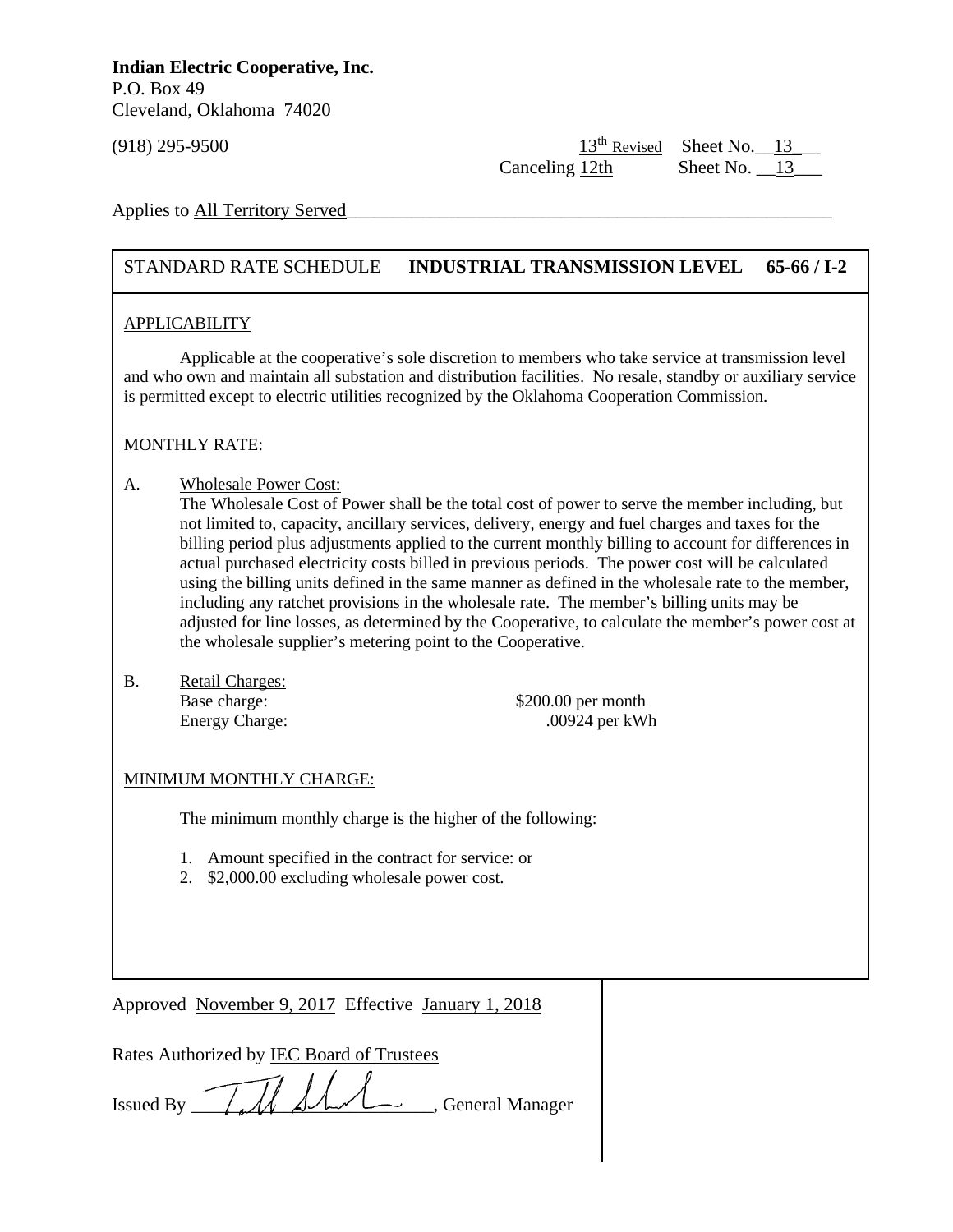(918) 295-9500  $\frac{13^{\text{th}} \text{Revised}}{12^{\text{th}}}$  Sheet No.  $\frac{14}{14}$ Sheet No.  $14$ 

Applies to All Territory Served

**DO NOT USE THIS MARGIN**

## STANDARD RATE SCHEDULE **INDUSTRIAL TRANSMISSION LEVEL 65-66 / I-2**

## POWER FACTOR

The member agrees to maintain unity power factor as nearly as practicable. The Cooperative reserves the right to measure such power factor. Should such measure indicate that the monthly average power factor is less than ninety-five percent (95%), the demand for billing purposes shall be the demand as indicated or recorded by the demand meter multiplied by ninety-five percent (95%) and divided by the present power factor.

## BILLING ADJUSTMENT AND TERMS OF PAYMENTS

Tax Adjustment – Reference Rate Sheet No. 20 Terms of Payment – Reverence Rate Sheet No. 20

Approved November 9, 2017 Effective January 1, 2018

| Rates Authorized by IEC Board of Trustees                                                                                                                                                                                                                                                                                                                                                                                                                               |  |
|-------------------------------------------------------------------------------------------------------------------------------------------------------------------------------------------------------------------------------------------------------------------------------------------------------------------------------------------------------------------------------------------------------------------------------------------------------------------------|--|
| Issued By $\overline{\mathcal{U}}$ $\overline{\mathcal{U}}$ $\overline{\mathcal{U}}$ $\overline{\mathcal{U}}$ $\overline{\mathcal{U}}$ $\overline{\mathcal{U}}$ $\overline{\mathcal{U}}$ $\overline{\mathcal{U}}$ $\overline{\mathcal{U}}$ $\overline{\mathcal{U}}$ $\overline{\mathcal{U}}$ $\overline{\mathcal{U}}$ $\overline{\mathcal{U}}$ $\overline{\mathcal{U}}$ $\overline{\mathcal{U}}$ $\overline{\mathcal{U}}$ $\overline{\mathcal{U}}$ $\overline{\mathcal$ |  |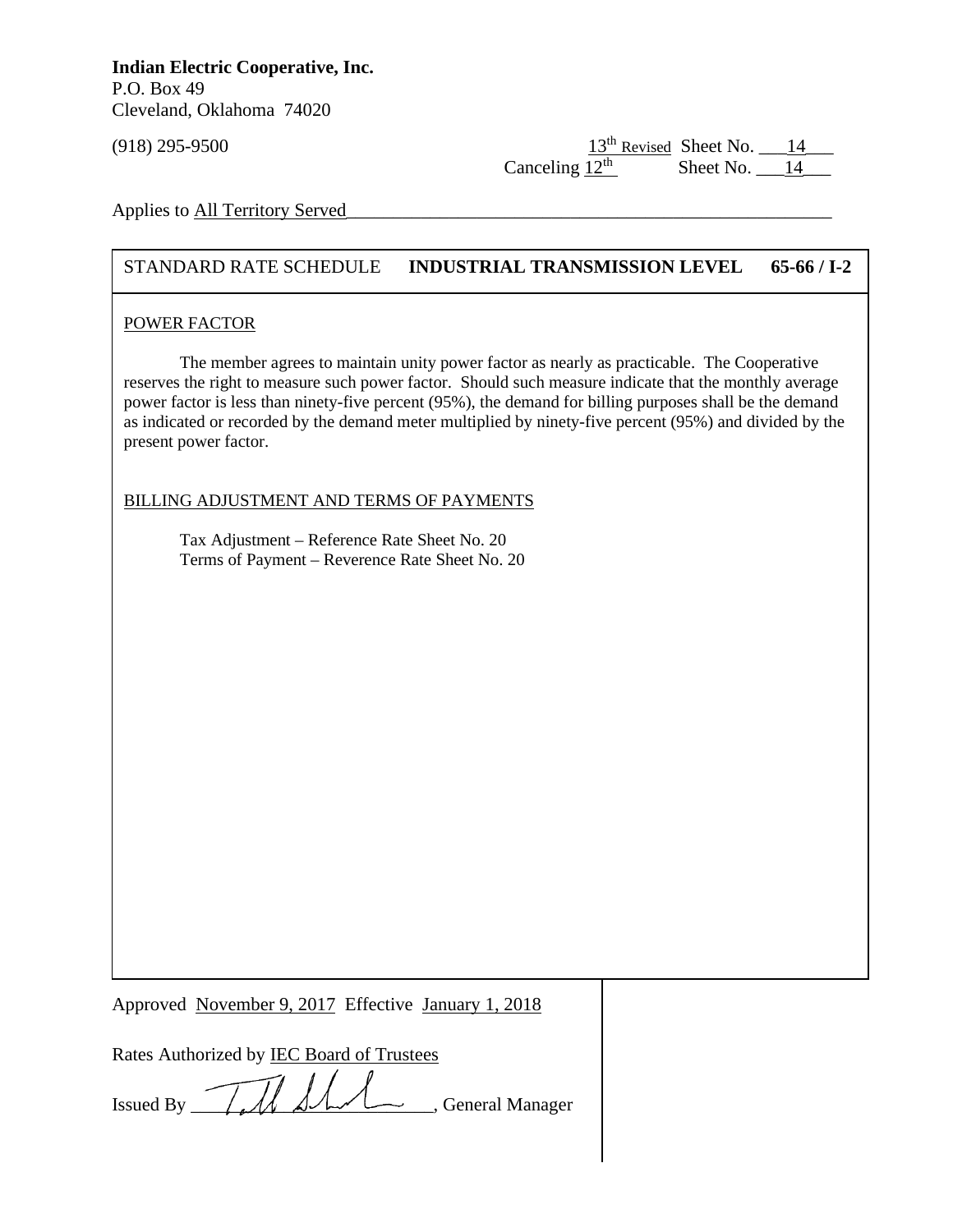(918) 295-9500 New Sheet No. \_\_15\_\_\_\_

Canceling New Sheet No. 15

Applies to All Territory Served

## STANDARD RATE SCHEDULE **Grow Facility 67 / GF-1**

### APPLICABILITY

Applicable to Grow Facility services of 500 KVA or above with all service being supplied at a frequency of 60 Hertz, through a single meter, and subject to the terms and conditions of service of the cooperative.

## MONTHLY RATE

| <b>Base Charge</b>   |         | $$600.00$ per month |
|----------------------|---------|---------------------|
| Plus                 |         |                     |
| Demand Charge        | All kW  | \$11.30 per kW      |
| Plus                 |         |                     |
| <b>Energy Charge</b> | All kWh | 4.112 cents per kWh |

## DETERMINATION OF BIILLING DEMAND

**D** Note that  $\mathbf{y}$  (i.e.,  $\mathbf{y}$ ) and  $\mathbf{y}$ The billing demand shall be the maximum kilowatt demand established by the member for any consecutive fifteen (15) minute period during the month for which the bill is rendered, as indicated or recorded by a demand meter, but in no event less than demand measured during the preceding eleven (11) months, or thirty (30) kW, whichever is greater.

## POWER FACTOR

The member agrees to maintain unity power factor as nearly as practicable. The Cooperative reserves the right to measure such power factor. Should such measure indicate that the monthly average power factor is less than ninety-five percent (95%), the demand for billing purposes shall be the demand as indicated or recorded by the demand meter multiplied by ninety-five percent (95%) and divided by the present power factor.

Approved March 29, 2021 Effective April 1, 2021

|  | Rates Authorized by IEC Board of Trustees |                   |
|--|-------------------------------------------|-------------------|
|  |                                           |                   |
|  | Issued By $\ell$ and $\Delta$             | , General Manager |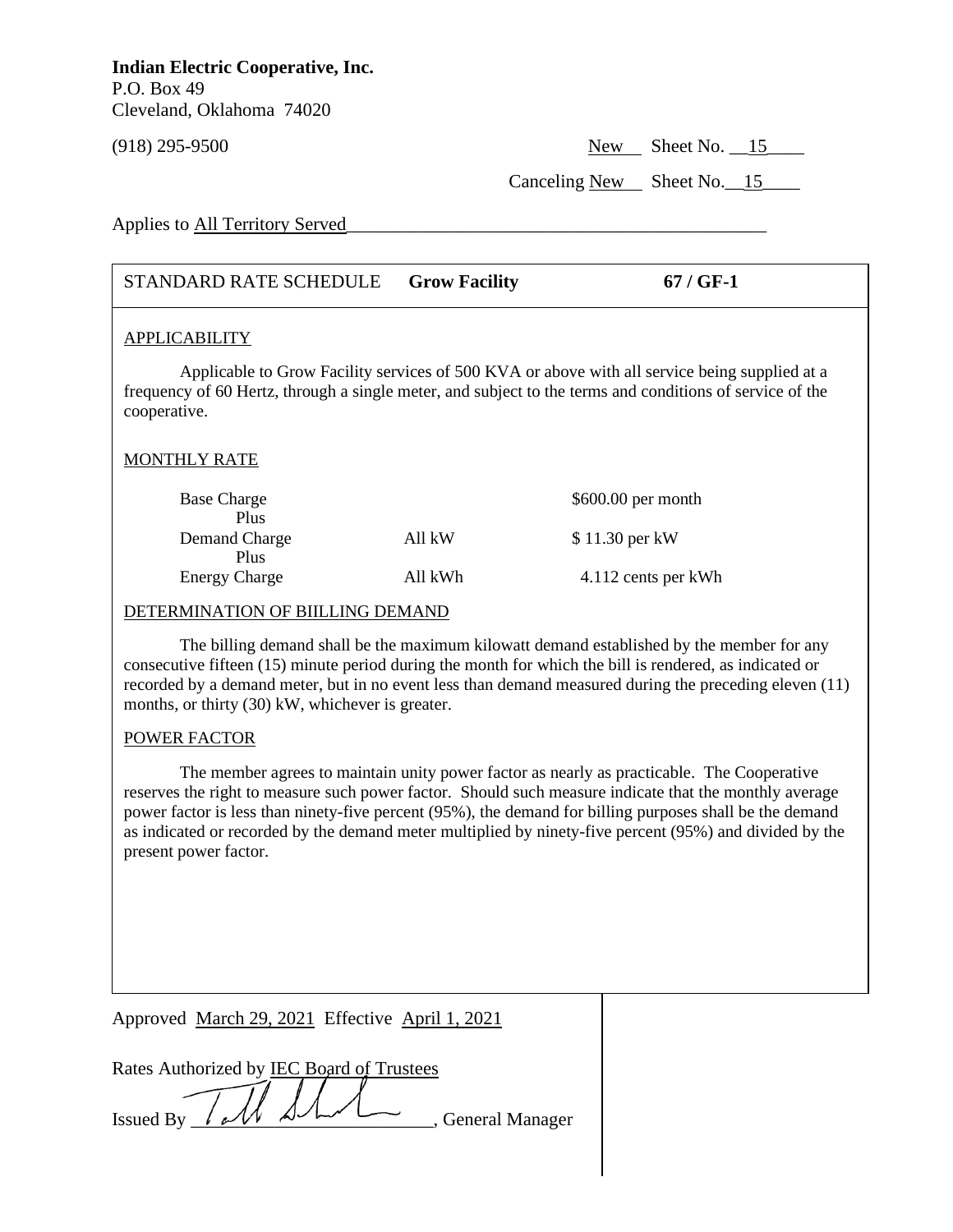(918) 295-9500 New No. 16

Canceling New No.  $\_\$ 16

Applies to All Territory Served

## STANDARD RATE SCHEDULE **Grow Facility** (Continued) **67 / GF-1**

### MONTHLY MINIMUM CHARGE

The monthly minimum charge will be the facilities charge plus the billing demand charge. When service extension is required, the monthly minimum charge may be increased depending upon the investment required. In the event that the monthly minimum is increased, the energy charge shall be in accordance with the foregoing rate schedule.

### PRIMARY SERVICE DISCOUNT

**DO NOT USE THIS MARGIN**

If service is furnished at the Cooperative's primary distribution voltage, and the member owns all equipment on customer's side of the point of delivery, a discount of three percent (3%) of the net monthly billing will be allowed.

BILLING ADJUSTMENT AND TERMS OF PAYMENTS

Tax Adjustment – Reference Rate Sheet No. 20 Terms of Payment – Reference Rate Sheet No. 20

Approved March 29, 2021 Effective April 1, 2021

|  | Rates Authorized by IEC Board of Trustees |                   |
|--|-------------------------------------------|-------------------|
|  |                                           |                   |
|  | Issued By $/\mathcal{M}$                  | , General Manager |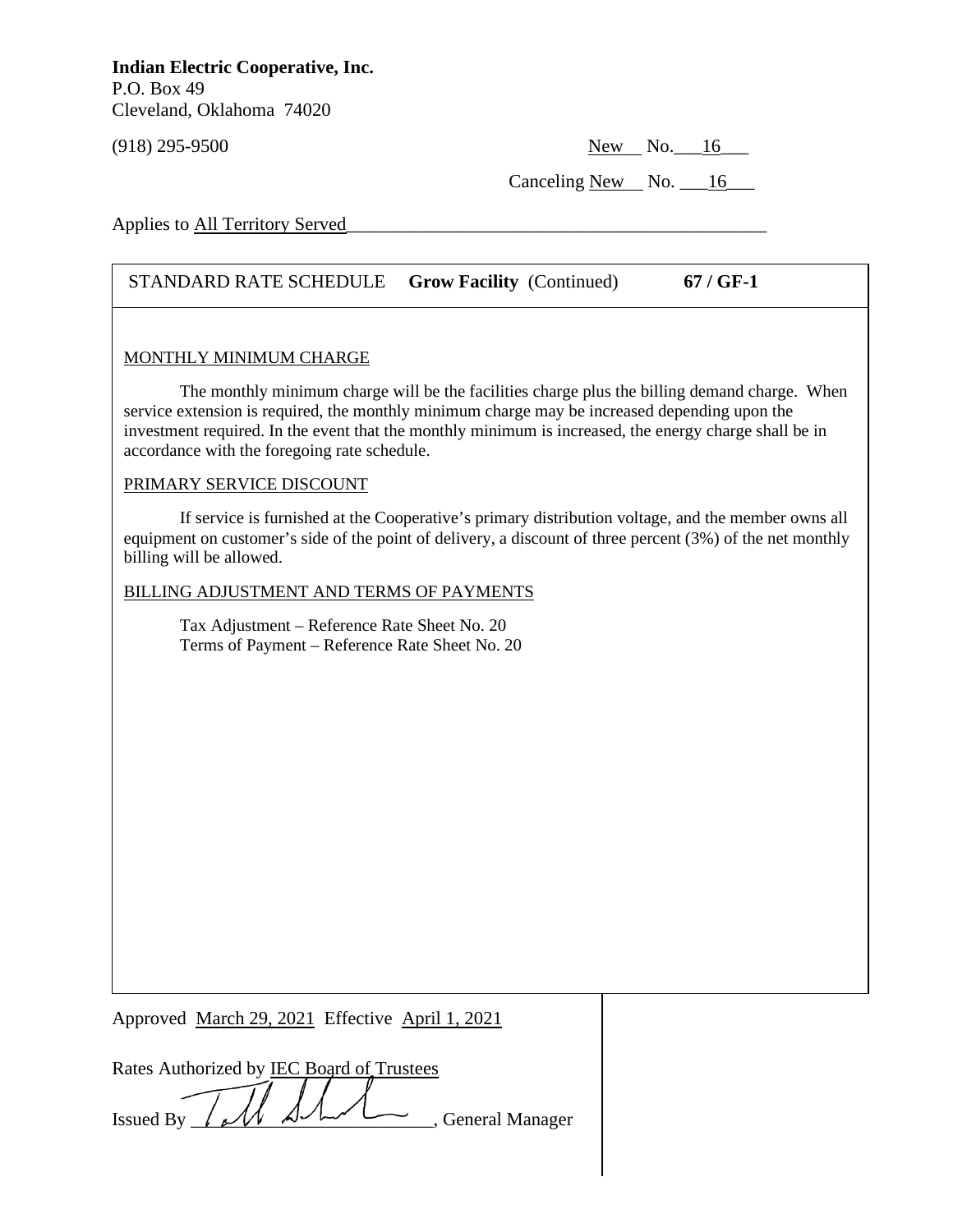(918) 295-9500 New Sheet No. \_\_17\_\_\_\_

Canceling New Sheet No. 17

Applies to All Territory Served

## STANDARD RATE SCHEDULE **Grow Facility B 67b / GF-2**

## APPLICABILITY

Applicable to Grow Facility services of 50 KVA to 499 KVA with all service being supplied at a frequency of 60 Hertz, through a single meter, and subject to the terms and conditions of service of the cooperative.

## MONTHLY RATE

| <b>Base Charge</b>   |         | $$300.00$ per month |
|----------------------|---------|---------------------|
| Plus                 |         |                     |
| Demand Charge        | All kW  | \$11.30 per kW      |
| Plus                 |         |                     |
| <b>Energy Charge</b> | All kWh | 4.112 cents per kWh |

## DETERMINATION OF BIILLING DEMAND

**D** Note that  $\mathbf{y}$  (i.e.,  $\mathbf{y}$ ) and  $\mathbf{y}$ The billing demand shall be the maximum kilowatt demand established by the member for any consecutive fifteen (15) minute period during the month for which the bill is rendered, as indicated or recorded by a demand meter, but in no event less than demand measured during the preceding eleven (11) months, or thirty (30) kW, whichever is greater.

## POWER FACTOR

The member agrees to maintain unity power factor as nearly as practicable. The Cooperative reserves the right to measure such power factor. Should such measure indicate that the monthly average power factor is less than ninety-five percent (95%), the demand for billing purposes shall be the demand as indicated or recorded by the demand meter multiplied by ninety-five percent (95%) and divided by the present power factor.

Approved November 23, 2021 Effective December 1, 2021

|                  | Rates Authorized by IEC Board of Trustees |                   |
|------------------|-------------------------------------------|-------------------|
|                  |                                           |                   |
| ssued By / M Shr |                                           | , General Manager |
|                  |                                           |                   |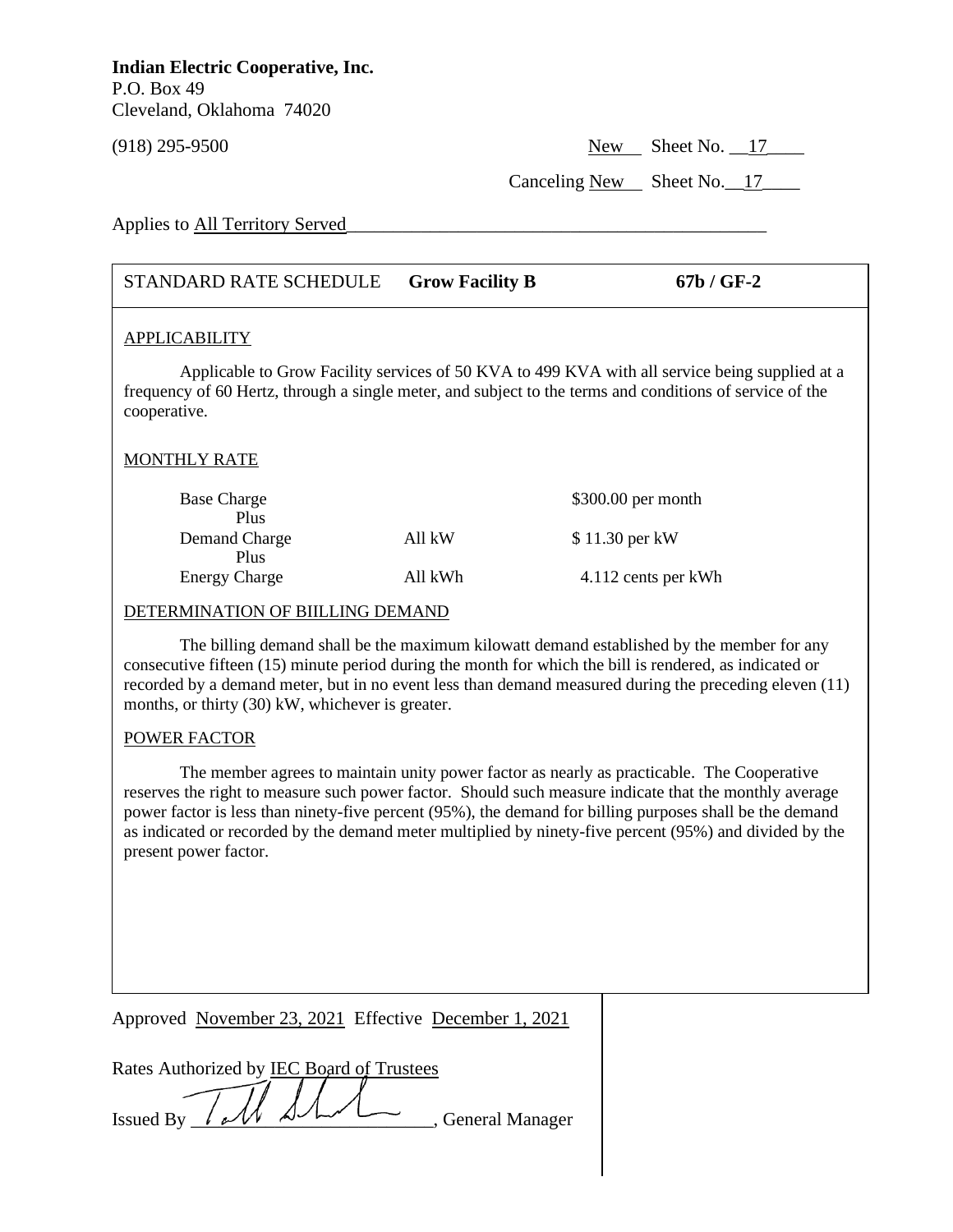(918) 295-9500 New No.\_\_\_18\_\_\_

Canceling New No.  $\_\$ 18

Applies to All Territory Served

## STANDARD RATE SCHEDULE **Grow Facility B** (Continued) **67b / GF-2**

### MONTHLY MINIMUM CHARGE

The monthly minimum charge will be the facilities charge plus the billing demand charge. When service extension is required, the monthly minimum charge may be increased depending upon the investment required. In the event that the monthly minimum is increased, the energy charge shall be in accordance with the foregoing rate schedule.

### PRIMARY SERVICE DISCOUNT

**DO NOT USE THIS MARGIN**

If service is furnished at the Cooperative's primary distribution voltage, and the member owns all equipment on customer's side of the point of delivery, a discount of three percent (3%) of the net monthly billing will be allowed.

BILLING ADJUSTMENT AND TERMS OF PAYMENTS

Tax Adjustment – Reference Rate Sheet No. 20 Terms of Payment – Reference Rate Sheet No. 20

Approved November 23, 2021 Effective December 1, 2021

| Rates Authorized by IEC Board of Trustees |  |                   |  |
|-------------------------------------------|--|-------------------|--|
|                                           |  |                   |  |
| Issued By $\mathcal{M}$ $\mathcal{M}$     |  | , General Manager |  |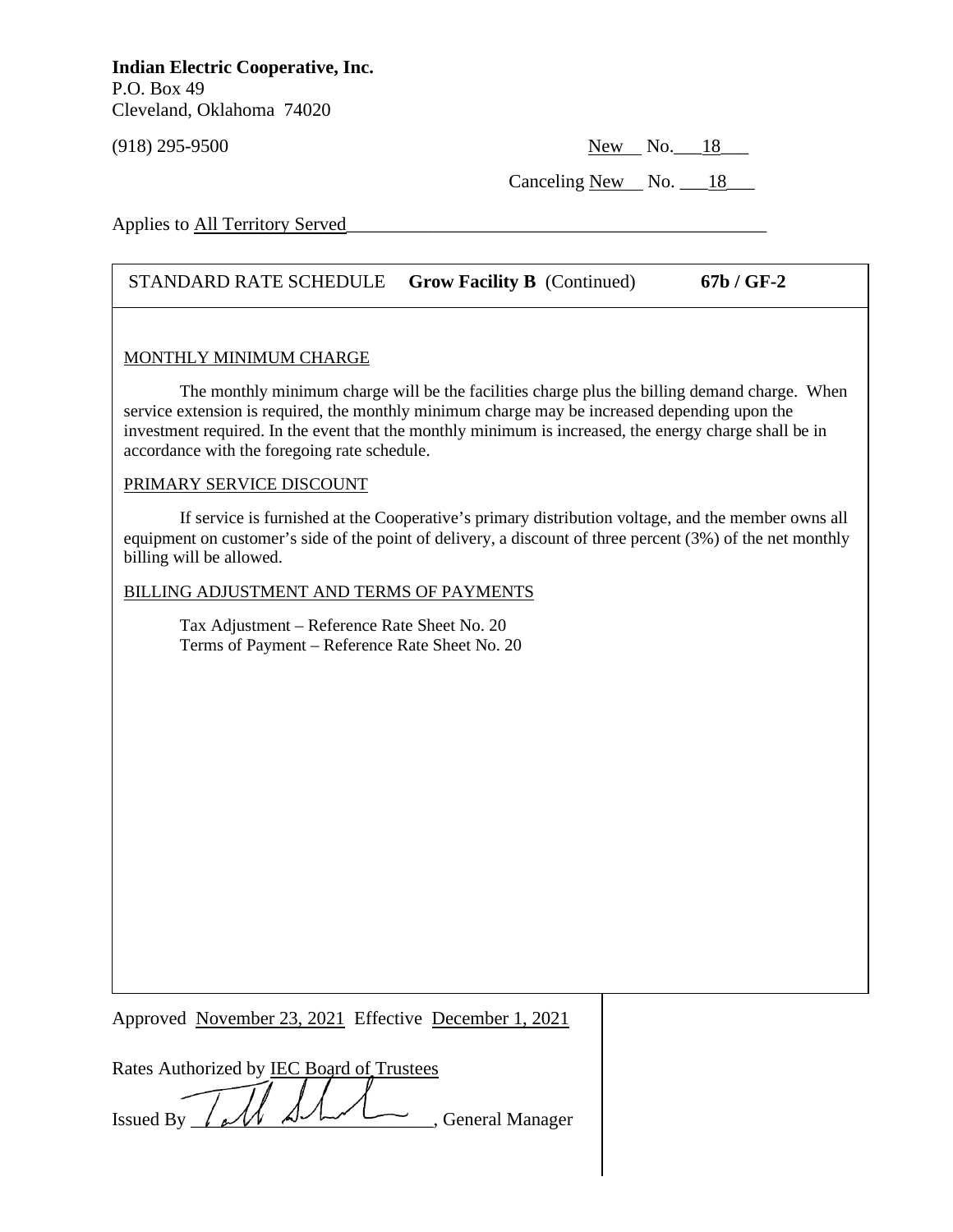(918) 295-9500 13th Revised Sheet No.\_\_\_19\_\_\_

Canceling  $12<sup>th</sup>$  Revised

Applies to All Territory Served

## STANDARD RATE SCHEDULE **GOVERNMENT POWER & LIGHT 68 / GP-1**

## APPLICABILITY

Applicable only to the Department of Defense, Corps of Engineers, for use at levee pump stations for the purpose of pumping overflow, seepage or flood water resulting from Keystone Lake Reservoir, and subject to the terms and conditions of service of the Cooperative.

### TYPE OF SERVICE

Multi-phase, 60 Hertz, at the Cooperative's standard voltages.

## MONTHLY RATE

| <b>Base Charge</b>   |         | $$35.00$ per month                      |
|----------------------|---------|-----------------------------------------|
| Plus                 |         |                                         |
| Capacity Charge      |         | \$1.15 per kVA of installed transformer |
| Plus                 |         | capacity                                |
| <b>Energy Charge</b> | All kWh | 11.28 cents per kWh                     |

#### MONTHLY MINIMUM CHARGE

allowed in the capacity charge at the foregoing energy charge. The monthly minimum charge will be the facilities charge plus the capacity charge, with kWh

#### BILLING ADJUSTMENT AND TERMS OF PAYMENTS

Tax Adjustment – Reference Rate Sheet No. 20 Terms of Payment – Reference Rate Sheet No. 20

Approved November 9, 2017 Effective January 1, 2018

| Rates Authorized by <b>IEC Board of Trustees</b> |  |  |  |
|--------------------------------------------------|--|--|--|
|                                                  |  |  |  |

Issued By  $\sqrt{M}$   $\Delta\Lambda\Lambda$ , General Manager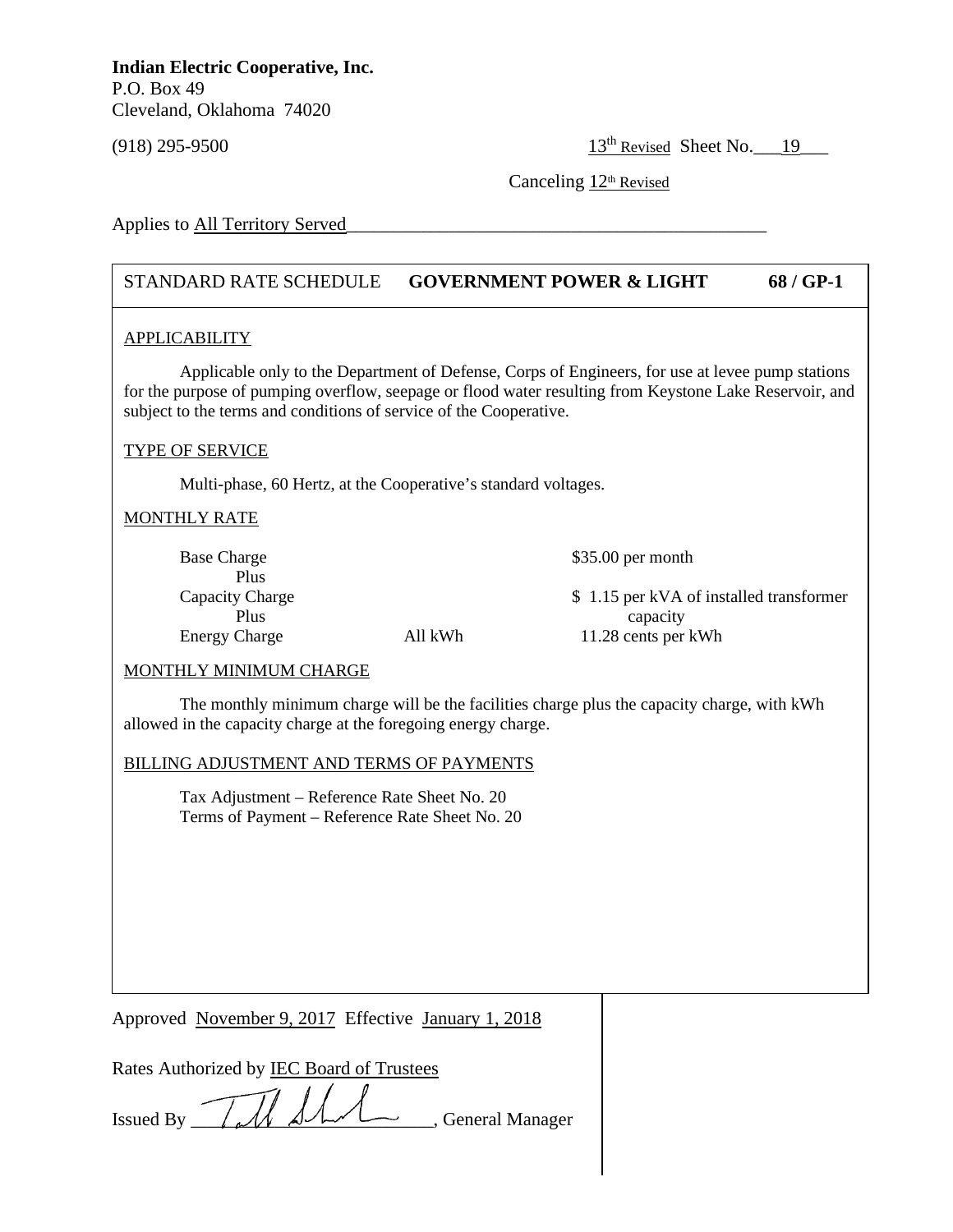$(918)$  295-9500 13<sup>th</sup> Revised Sheet No. 20

Canceling  $12<sup>th</sup>$  Revised

Applies to All Territory Served

## STANDARD RATE SCHEDULE **MUNICIPAL STREET LIGHTING 30 / MSL-1**

### APPLICABILITY

Applicable to any municipality which is an incorporated city or town within the Cooperative's service area subject to the terms and conditions of service of the Cooperative.

### MONTHLY RATE

| 100 Watt LED<br>175 Watt High Pressure Sodium<br>250 Watt High Pressure Sodium<br>250 Watt LED | $$13.30$ per month<br>$$13.30$ per month<br>$$15.00$ per month<br>$$15.00$ per month |
|------------------------------------------------------------------------------------------------|--------------------------------------------------------------------------------------|
| 400 Watt High Pressure Sodium                                                                  | $$19.40$ per month                                                                   |
| 700 Watt High Pressure Sodium                                                                  | \$28.80 per month                                                                    |

#### **INSTALLATION**

the investment of the Cooperative. Service shall normally be from overhead lines. However, if the municipality chooses to be served from underground lines, and the Cooperative finds such service to be feasible, such service shall include, in addition to the foregoing rates and provisions, such items and adjustments as are necessary to protect

The Cooperative shall not be required to install additional street lights when the location of such lights is over two (2) blocks or six hundred (600) feet, whichever shall be the shortest distance, from an existing suitable source of power.

Approved November 9, 2017 Effective January 1, 2018

Rates Authorized by IEC Board of Trustees

Issued By \_\_\_\_\_\_\_\_\_\_\_\_\_\_\_\_\_\_\_\_\_\_\_\_\_\_, General Manager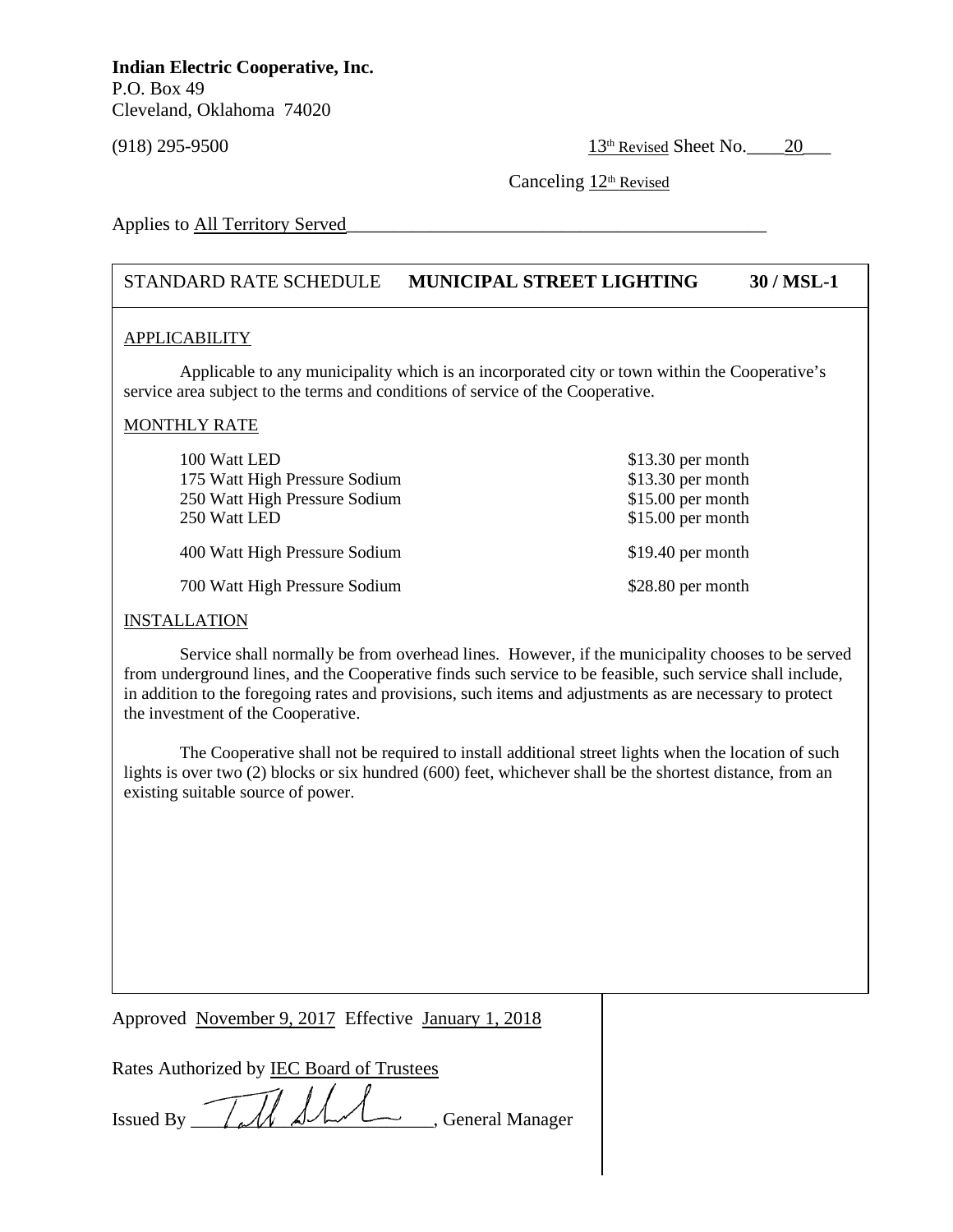$(918)$  295-9500 13<sup>th</sup> Revised Sheet No. 21

Canceling  $12<sup>th</sup>$  Revised

Applies to All Territory Served

## STANDARD RATE SCHEDULE **MUNICIPAL STREET LIGHTING** (Con't) **30 / MSL-1**

### OPERATION AND MAINTENANCE

The Cooperative shall own, operate, and maintain the street lighting system. Upon receipt of notice from the municipality of failure of lights to the Cooperative, the Cooperative shall make repairs or replacement within a reasonable time during regular working hours and favorable weather conditions. The system will be either series or multiple at the option of the Cooperative.

### BURNING SCHEDULE

**DO NOT USE THIS MARGIN**

The standard schedule shall be for dusk to dawn service.

BILLING ADJUSTMENT AND TERMS OF PAYMENTS

Tax Adjustment – Reference Rate Sheet No. 20 Terms of Payment – Reference Rate Sheet No. 20

Approved November 9, 2017 Effective January 1, 2018

Rates Authorized by IEC Board of Trustees

Issued By TA SAA Seneral Manager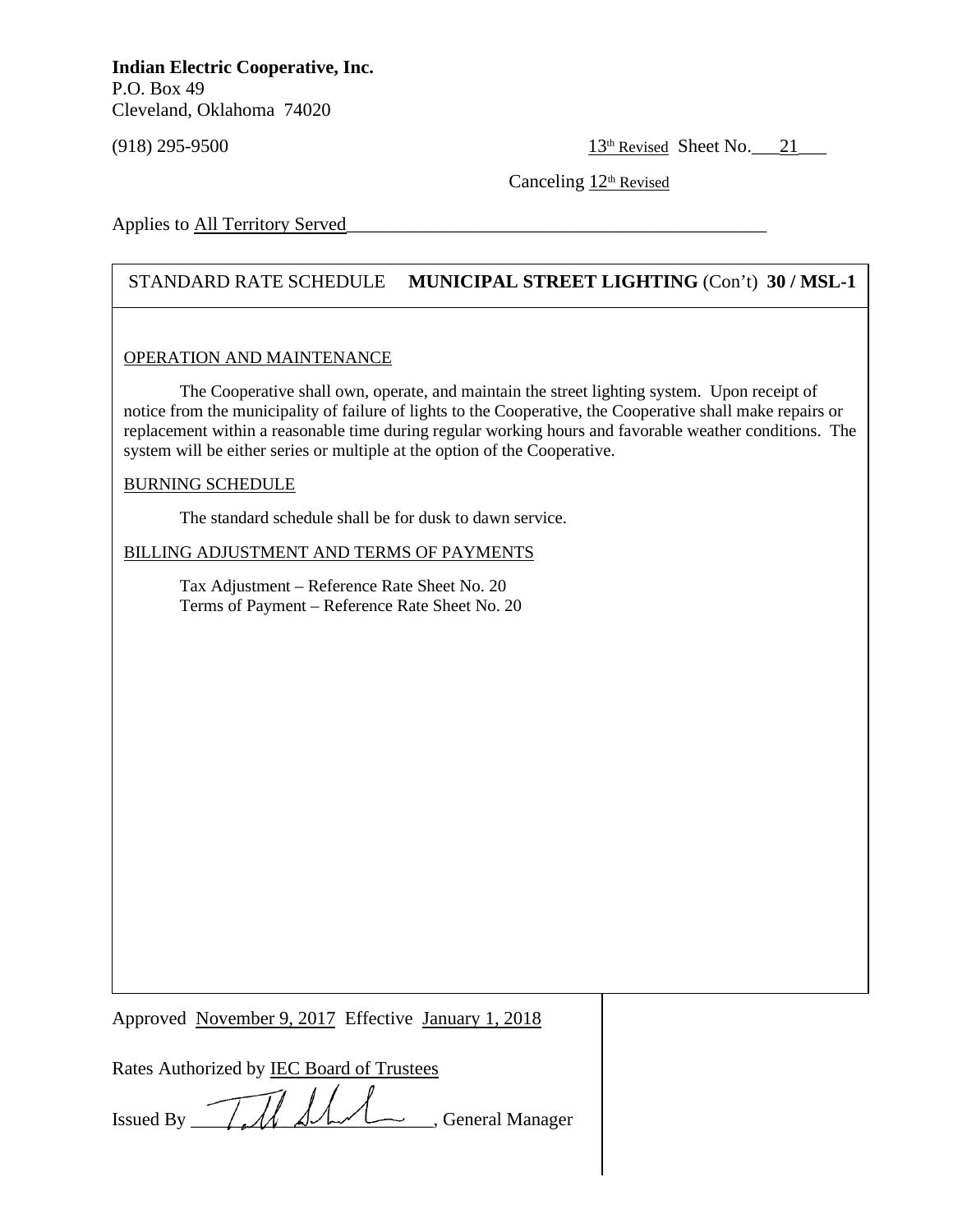$(918)$  295-9500  $\frac{13^{\text{th}} \text{Revised}}{13^{\text{th}} \text{Revised}}$  Sheet No. 22

Canceling 12<sup>th</sup> Revised

Applies to All Territory Served

## STANDARD RATE SCHEDULE **SECURITY LIGHTING 32 / SL-1**

### APPLICABILITY

Applicable to all members for illumination of outdoor areas, with all services being supplied at one point, and subject to the terms and conditions of service of the Cooperative. A minimum contract of one (1) year is required for Security Lighting service. Both light emitting diode (LED) and high pressure sodium (HPS) lights are available.

## MONTHLY RATE

| 100 Watt LED                  | $$9.90$ per month  |
|-------------------------------|--------------------|
| 175 Watt High Pressure Sodium | $$9.90$ per month  |
| 250 Watt High Pressure Sodium | $$15.10$ per month |
| 250 Watt LED                  | $$15.10$ per month |
| 400 Watt High Pressure Sodium | $$21.20$ per month |
| 400 Watt LED                  | \$21.20 per month  |

## SPECIAL TERMS AND CONDITIONS

light at the member's desired location, the member will pay all additional construction costs. Lights will normally be installed on existing facilities. If new construction is needed to locate the

Member shall be responsible for damage to Cooperative facilities resulting from actions of persons or animals on customer's premises.

Member shall be responsible for reporting outages or other operating faults, and the Cooperative will make repairs within a reasonable time during regular working hours and favorable weather conditions.

The Cooperative shall be under no liability for damage to water, sewer, or gas lines or other physical property resulting from the installation of facilities required for service at the location designated by the member.

Approved November 9, 2017 Effective January 1, 2018

Rates Authorized by IEC Board of Trustees

Issued By IM AM General Manager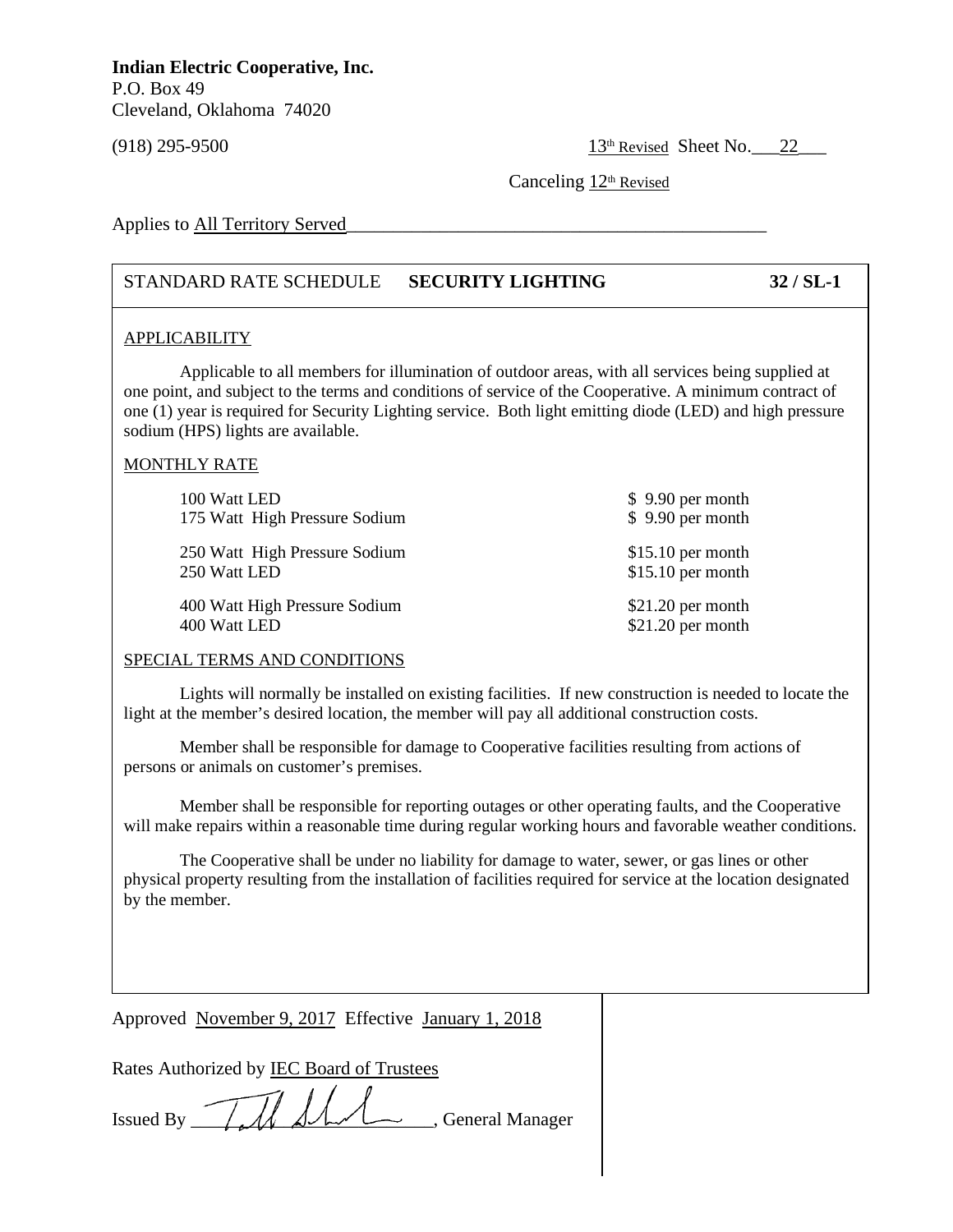(918) 295-9500 13<sup>th</sup> Revised Sheet No. 23

Canceling  $12<sup>th</sup>$  Revised

Applies to All Territory Served

## STANDARD RATE SCHEDULE **SECURITY LIGHTING** (Continued) **32 / SL-1**

### BURNING SCHEDULE

**DO NOT USE THIS MARGIN**

The standard schedule shall be for dusk to dawn service.

## BILLING ADJUSTMENT AND TERMS OF PAYMENTS

Tax Adjustment – Reference Rate Sheet No. 20 Terms of Payment – Reference Rate Sheet No. 20

Approved November 9, 2017 Effective January 1, 2018

| Rates Authorized by IEC Board of Trustees            |  |
|------------------------------------------------------|--|
|                                                      |  |
| Issued By $\sqrt{M}$ AM $\sqrt{M}$ , General Manager |  |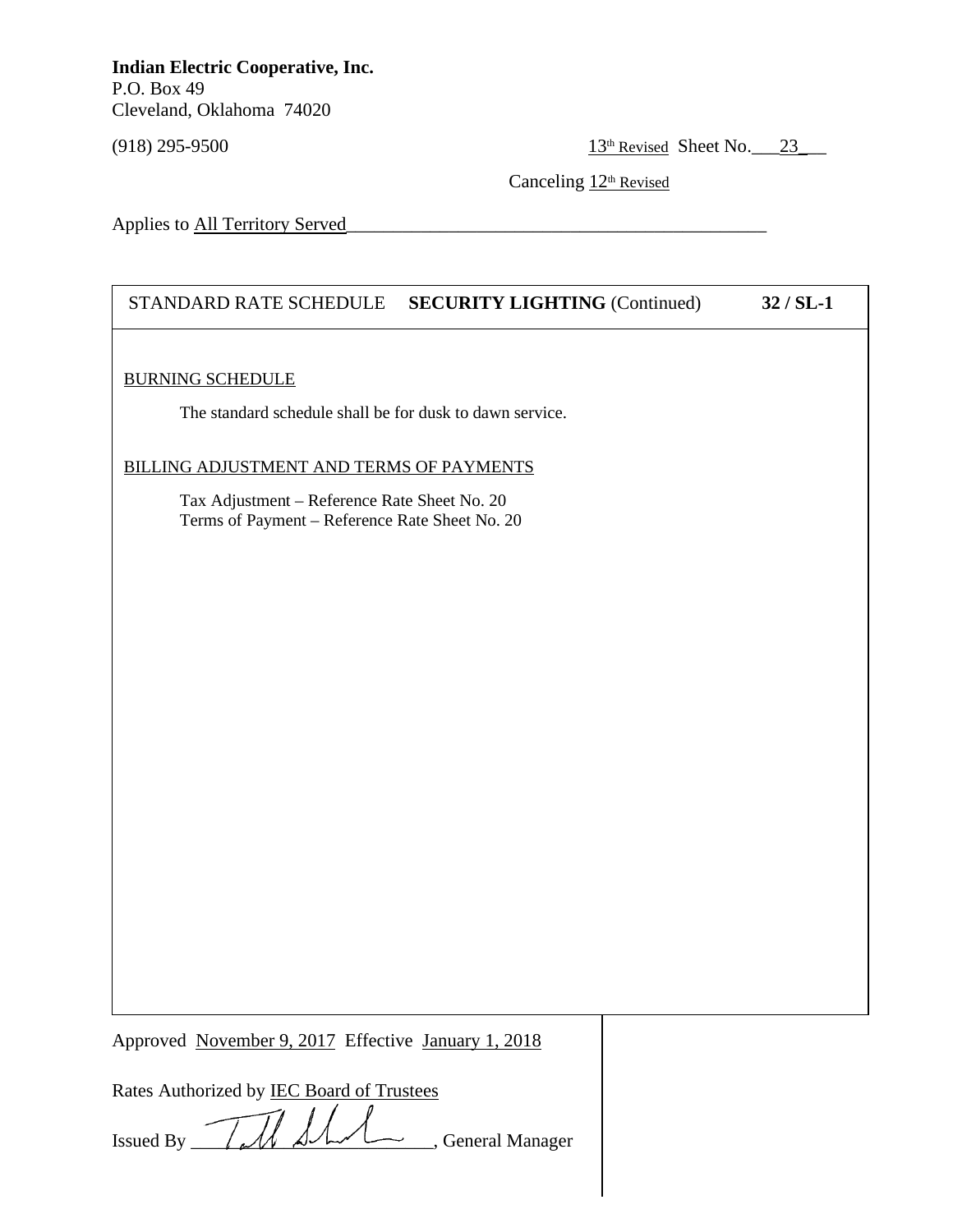$(918)$  295-9500 13<sup>th</sup> Revised Sheet No. 24

Canceling  $12<sup>th</sup>$  Revised

Applies to All Territory Served

## STANDARD RATE SCHEDULE **TAXES AND TERMS**

## ADJUSTMENTS FOR TAXES:

**DO NOT USE THIS MARGIN**

The rates set forth herein are subject to all state and local taxes including but not limited to sales, gross receipts, and franchise taxes, which shall be billed directly to each Member and which shall be in addition to the rates otherwise approved by the Cooperative's Board of Trustees.

## TERMS OF PAYMENT

The monthly bill will be rendered at the applicable rate. A late payment charge of one and onehalf percent (1.5%) may be added to the monthly bill if not paid within twenty (20) days of the date of mailing.

Approved November 9, 2017 Effective January 1, 2018

Rates Authorized by IEC Board of Trustees

Issued By  $\frac{1}{\sqrt{M}}$   $\frac{1}{\sqrt{M}}$   $\frac{1}{\sqrt{M}}$  General Manager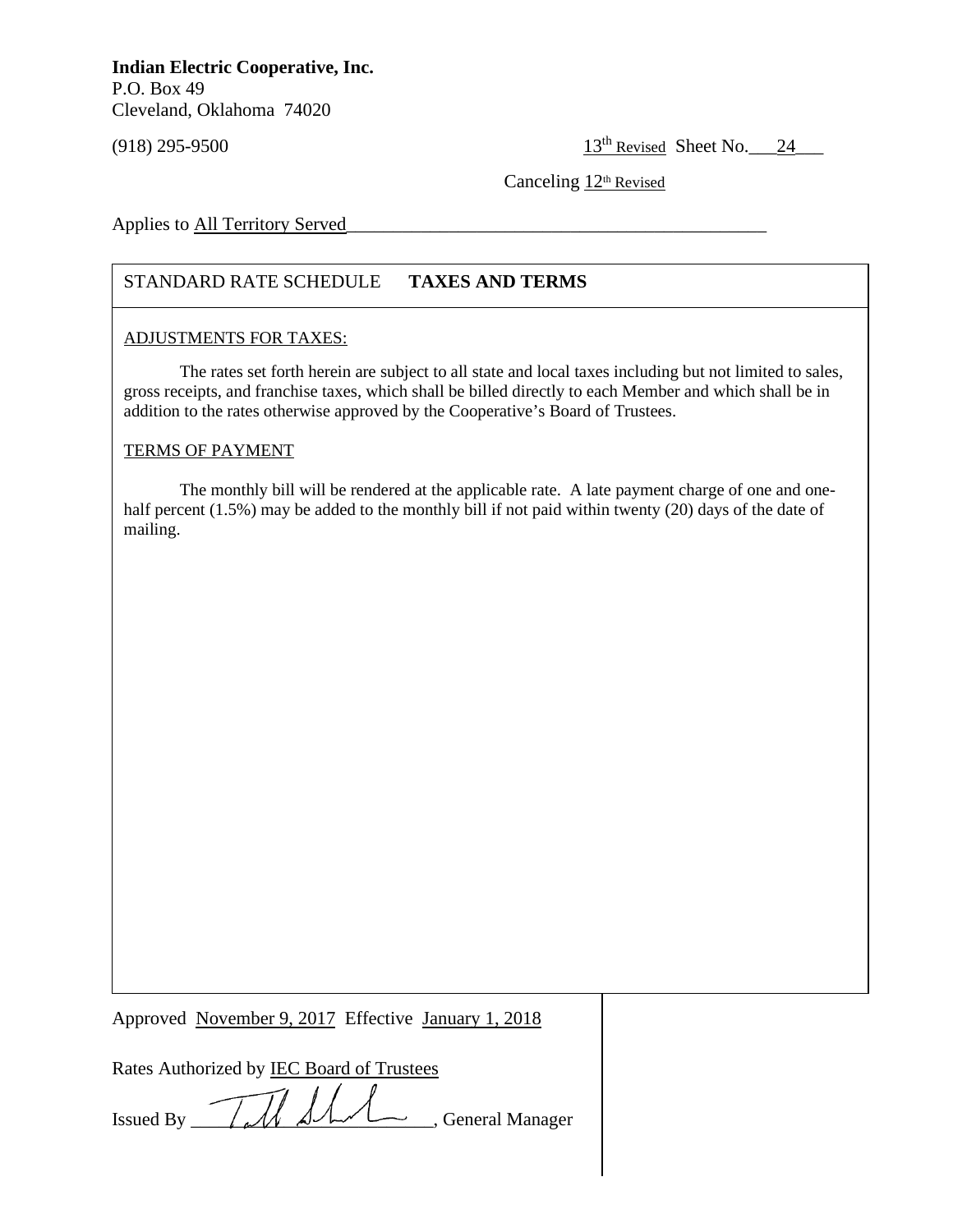$(918)$  295-9500 12<sup>th</sup> Revised Sheet No.  $25$ 

Canceling  $11<sup>th</sup>$  Revised

Applies to All Territory Served

## STANDARD RATE SCHEDULE **INTERRUPTIBLE RIDER**

## APPLICABILITY

Applicable to members in rates GS-2, SC-1, MC-1, LC-1 and I-1 only. Available to members eligible and agreeable to participate in interruptible load program offered by the Cooperative to encourage load reduction at the times of the Cooperative's coincidental billing peaks in exchange for billing credits. The program will be available only when the Cooperative deems it is in the Cooperative's and the member's best interests to interrupt load.

### CONDITIONS

The member must be a retail load that would normally be on at the times of the Cooperative's coincidental billing peaks.

The member must have a normal load of 10 kW or larger and agree to curtail at least 10 kW up to four hours at a time during peaking or emergency conditions, limited to a maximum curtailment of two hundred (200) hours during a calendar year.

Member must agree to curtail a specified amount of load upon twelve (12) hours notice of start of a period of curtailment or test to verify level of curtailable load.

period. Member shall not be required to curtail load more than four (4) hours in any twelve (12) hour

Member shall pay all costs of providing special time-oriented recording metering required to implement rate.

#### DETERMINATION OF BILLING CREDIT

Amount of billing credit to be applied to member's normal monthly bill will be calculated by the following equation:

Approved November 9, 2017 Effective January 1, 2018

Rates Authorized by IEC Board of Trustees

Issued By TA ALL General Manager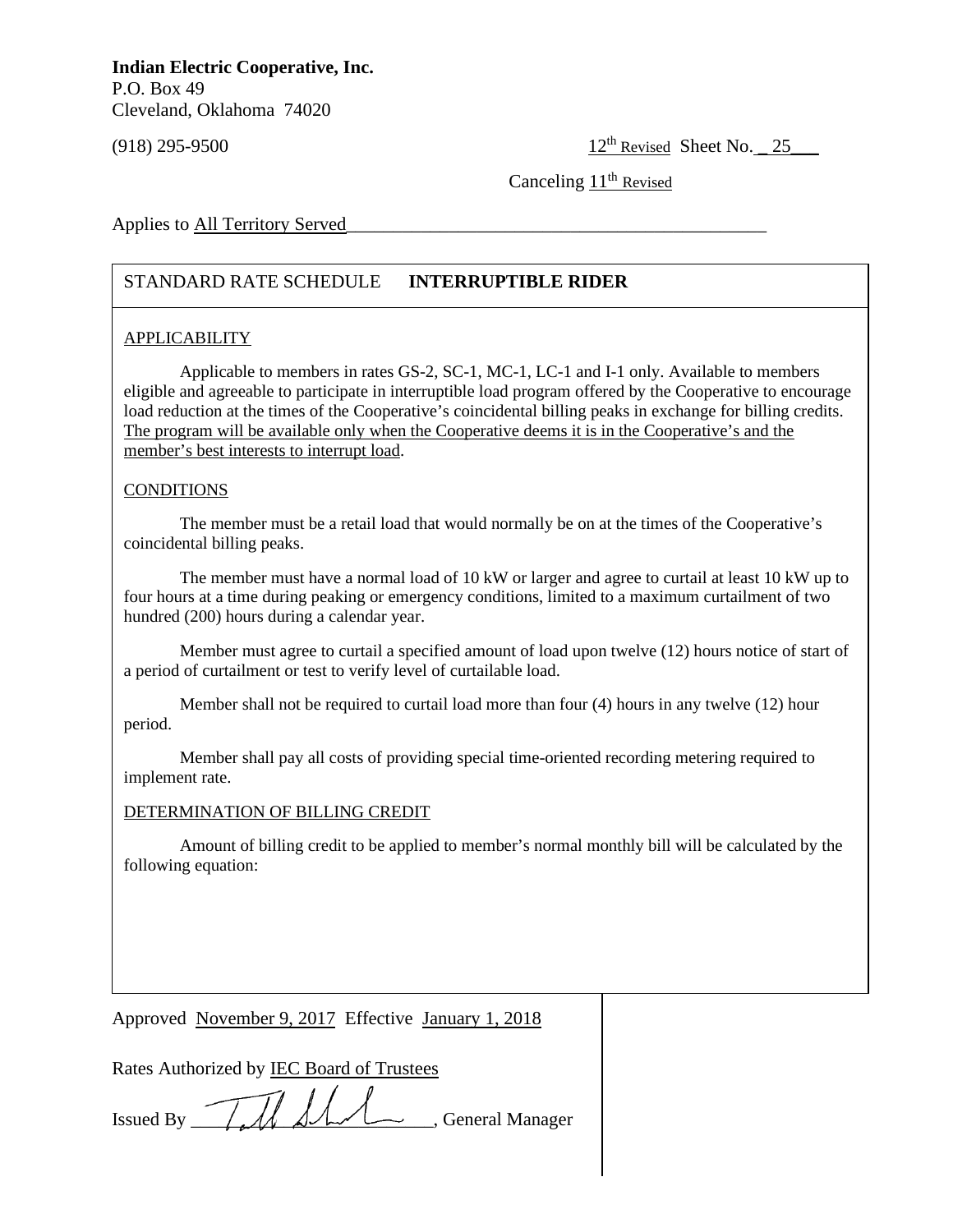(918) 295-9500 12<sup>th</sup> Revised Sheet No. 26

Canceling  $11<sup>th</sup>$  Revised

Applies to All Territory Served

## STANDARD RATE SCHEDULE **INTERRUPTIBLE RIDER** (Continued)

Interruptible Billing Credit  $(\$) = (NCPL - CPL) \times \$6.00$ 

Where

NCPL = Non-Curtailment Period Load in kilowatts, as determined by the greater of:

- (1) The peak load of the customer for the current billing month as read from meter recordings for the current billing month; or
- (2) The NCPL similarly recorded during the previous eleven (11) months; and

 $CPL =$  Curtailment Period Load in kilowatts, as determined by the greater of:

- (1) The maximum demand placed on the system by the member during the curtailment period(s) or test(s) called by the Cooperative during the current billing month; or
- (2) The CPL similarly recorded during the previous eleven (11) months;

## **EXCEPT THAT**

In the event a curtailment period or verification test is not called in the current billing month or previous eleven (11) months, then CPL shall be set at the Maximum Curtailment Period Load (MCPL) specified in a written agreement between the Cooperative and the member.

## TERMINATION

If the member fails to lower its load to or below the specified MCPL during any called curtailment period or verification test, billing credits will be forfeited for that month and this rider shall terminate with billing to revert to the normal retail rate.

Approved November 9, 2017 Effective January 1, 2018

Rates Authorized by IEC Board of Trustees

Issued By \_\_\_\_\_\_\_\_\_\_\_\_\_\_\_\_\_\_\_\_\_\_\_\_\_\_, General Manager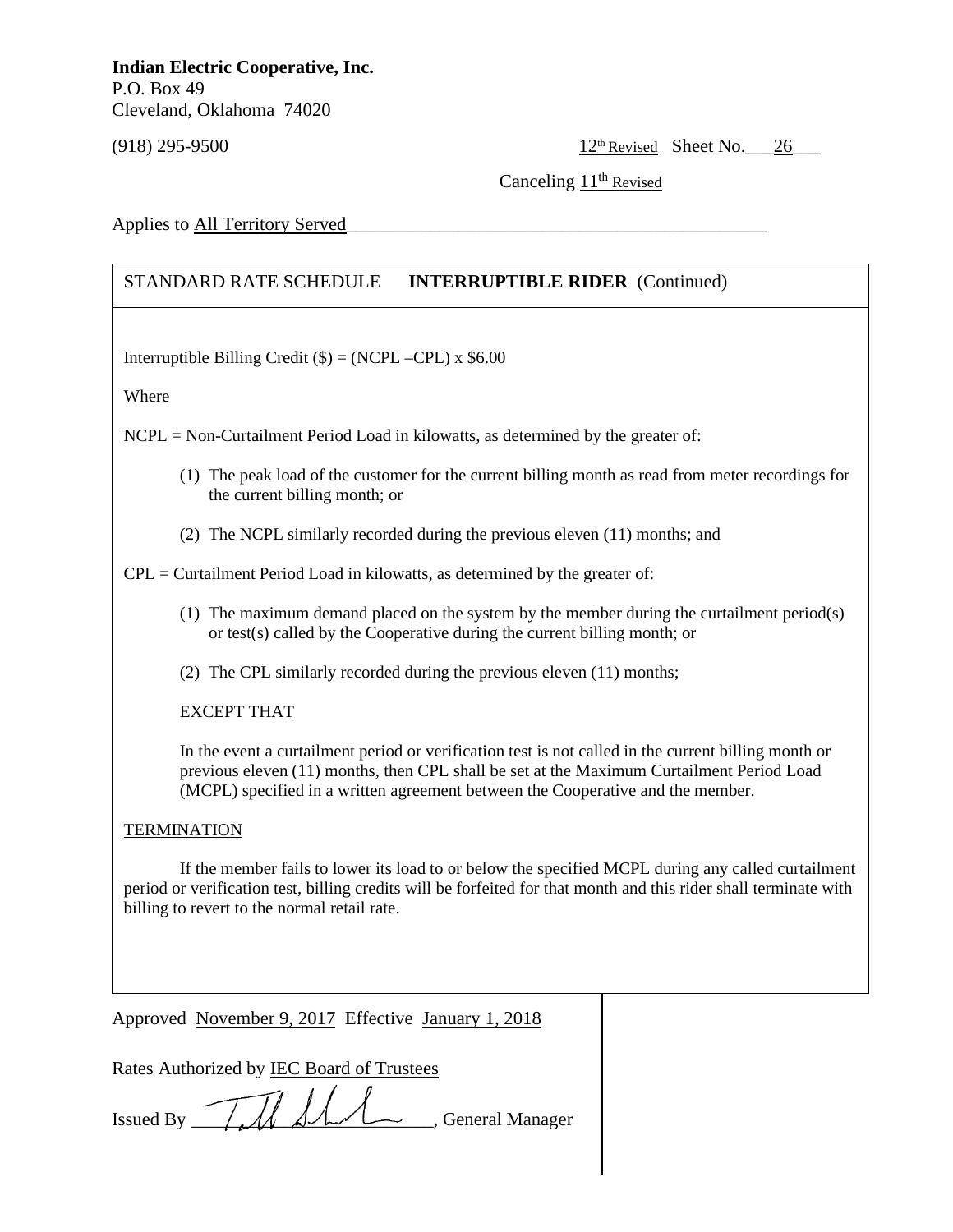$(918)$  295-9500  $12^{th}$  Revised Sheet No.  $27$ 

Canceling  $11<sup>th</sup>$ Revised

Applies to All Territory Served

## STANDARD RATE SCHEDULE **DISTRIBUTED GENERATION RIDER**

## APPLICABILITY

Applicable to Distributed Generation smaller than 3MW of connected generation connected in parallel operation to the Cooperative's lines in accordance with the Cooperative's service rules and regulations

This rate is not applicable to temporary, shared or resale service. This rate is applicable to service supplied at one point of delivery and measured through one meter.

## SALES TO MEMBER

Sales to a Distributed Generation Member shall be consistent with the applicable rate (base rate) established by the Cooperative's tariff and in use by the member as if there were no Distributed Generation installation.

## PURCHASES FROM A MEMBER'S – FACILITY 25 kW OF CONNECTED GENERATION AND SMALLER

For power produced in excess of on-site requirements, the member will be compensated by the<br>retail purchase meter running in reverse (Net metering). The cooperative shall bill the member for the For power produced in excess of on-site requirements, the member will be compensated by the excess of energy supplied by the Cooperative over and above the energy supplied by the member during each billing period according to the Cooperative's applicable retail rate schedule.

Net metering is defined as measuring the difference between the electricity supplied by the Cooperative and the electricity generated by the member's facility and fed back to the electric grid over the operable time period.

When the energy supplied by the member exceeds the energy supplied by the Cooperative during a billing period, the monthly charge and/or minimum bill of the retail rate schedule shall be billed by the Cooperative in addition to the monthly metering charge, and the excess energy shall be purchased at the Cooperative's Power Supplier's avoided cost as determined by the Cooperative's Power Supplier.

Approved November 9, 2017 Effective January 1, 2018

Rates Authorized by IEC Board of Trustees

Issued By TM AM General Manager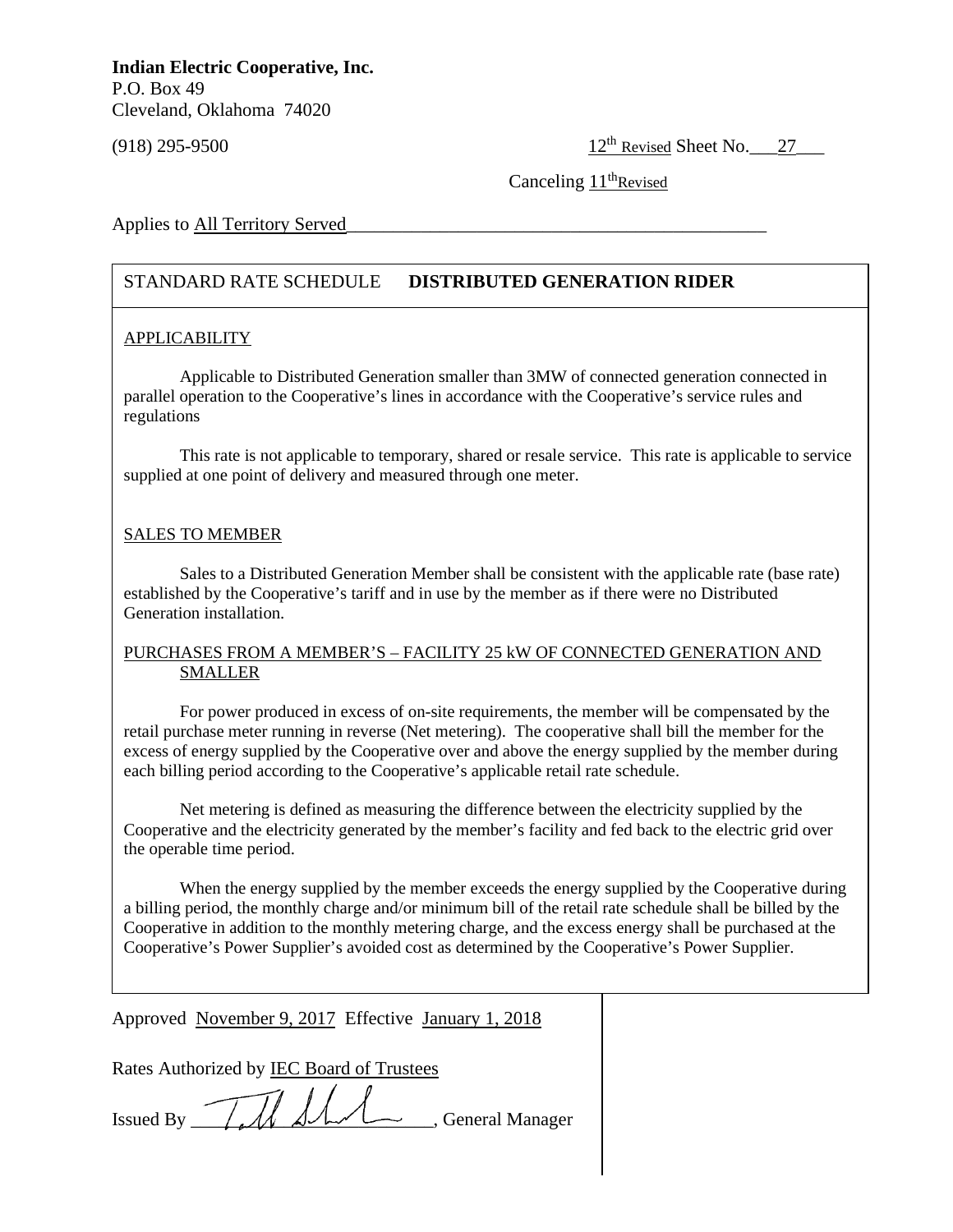(918) 295-9500 12<sup>th</sup> Revised Sheet No. 28

Canceling 11<sup>th</sup> Revised

Applies to All Territory Served

## STANDARD RATE SCHEDULE **DISTRIBUTED GENERATION RIDER** (Continued)

## MONTHLY RATE

Each billing period the member shall be obligated to pay the following charges in addition to charges indicated on his/her base rate.

## CUSTOMER CHARGE

Over 25 kW  $\omega$  \$25.00 per meter/month

Additional Charge for meter reading by Cooperative Personnel where remote access to meter reading is not feasible

@ \$10.00 per meter/month

## FACILITIES CHARGE

As determined at the sole discretion of the Cooperative on a non-discriminatory case-by-case basis to recover any additional operation and maintenance expense caused by the member's facility.

# **DATA ACCESS – COMMUNICATION LINK**

In addition to all other charges in the member's tariff and this rider, the member will provide the Cooperative at his/her own expense a communications link as approved at the sole discretion of the Cooperative for remotely obtaining meter readings at a time or times of the month as determined at the Cooperative's sole discretion.

## **CONTRACTS**

 An Interconnection Contract between the member and the Cooperative shall be required in all cases. For Customers 25 kW and larger, a Purchased Power Contract between the member and the Cooperative's Power Supplier shall be required.

Approved November 9, 2017 Effective January 1, 2018

Rates Authorized by IEC Board of Trustees

Issued By \_\_\_\_\_\_\_\_\_\_\_\_\_\_\_\_\_\_\_\_\_\_\_\_\_\_, General Manager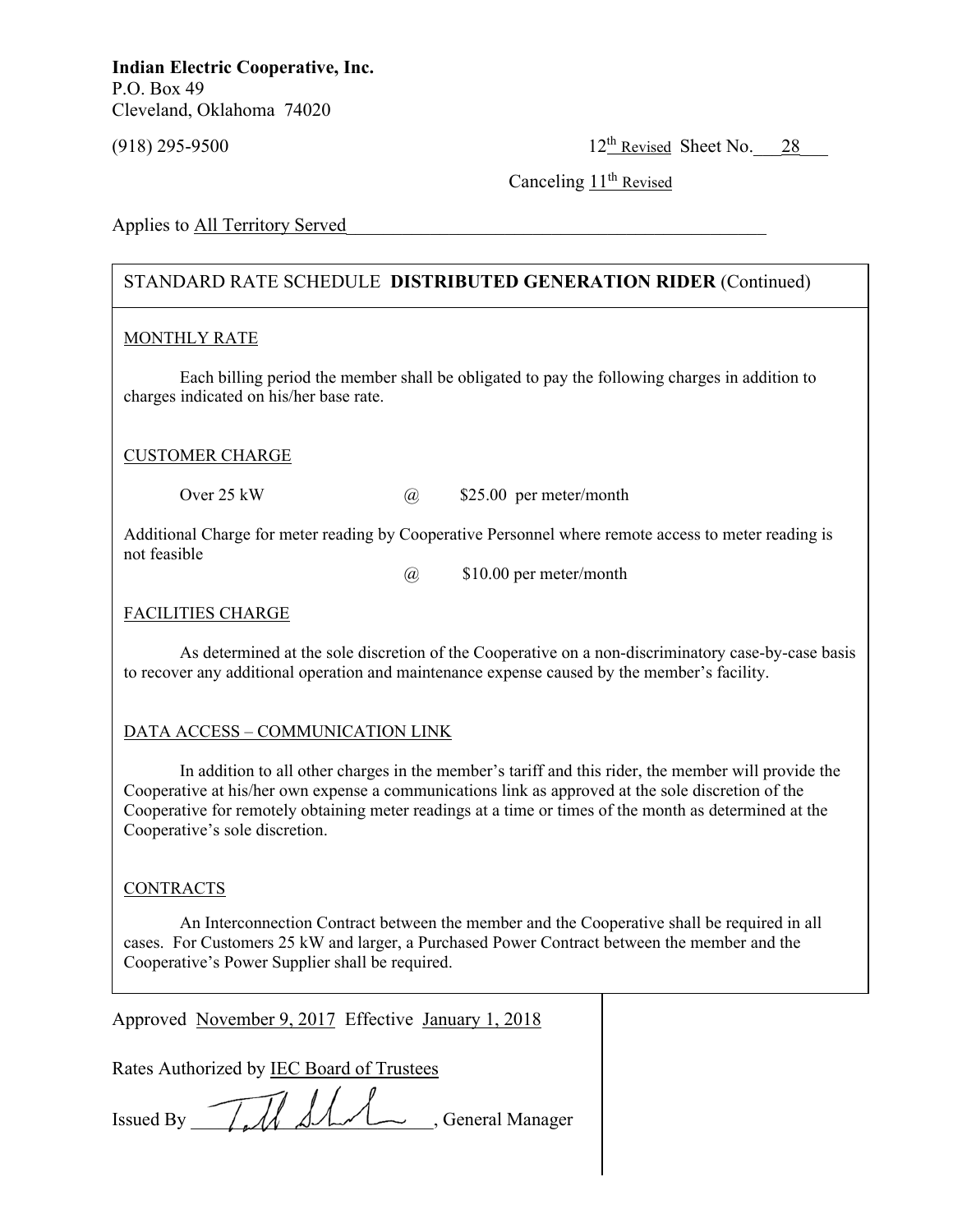(918) 295-9500  $12^{th}$  Revised Sheet No. 29

Canceling  $11<sup>th</sup>$  Revised

Applies to All Territory Served

## STANDARD RATE SCHEDULE **DISTRIBUTED GENERATION RIDER** (Continued)

## PURCHASES FROM A CUSTOMER – FACILITY GREATER THAN 25 kW AND LESS THAN 3 MW OF CONNECTED GENERATION

Purchases from a Distributed Generation member will be at the Cooperative's Power Supplier's avoided cost as determined by the Cooperative's Power Supplier. The avoided cost will be calculated periodically, as provided by the Cooperative's Power Supplier.

Where purchases from the member exist in a billing period, the Cooperative's Power Supplier will compensate the member either by direct payment from the Cooperative's Power Supplier to the member within 20 days of receipt of the meter registration information, or by an equal amount provided as a credit to the Cooperative, in which case the Cooperative shall show such credit on the member's monthly electric service bill. The method used for compensation shall be determined by Cooperative's Power Supplier.

There shall be no "net metering" for Distributed Generation facilities larger than 25 kW of connected generation. Net metering is defined as measuring the difference between the electricity supplied by the Cooperative and the electricity generated by the member's facility and fed back to the electric grid over the operable time period.

Member must be a Qualifying Facility (QF) as defined by the Public Utility Regulatory Policies Act of 1978 (PURPA). If member is not a QF, the Cooperative and/or its Power Supplier may, at its sole discretion, elect to purchase power from the member under the terms of this section.

Approved November 9, 2017 Effective January 1, 2018

Rates Authorized by IEC Board of Trustees

Issued By *IIM SAA*, General Manager